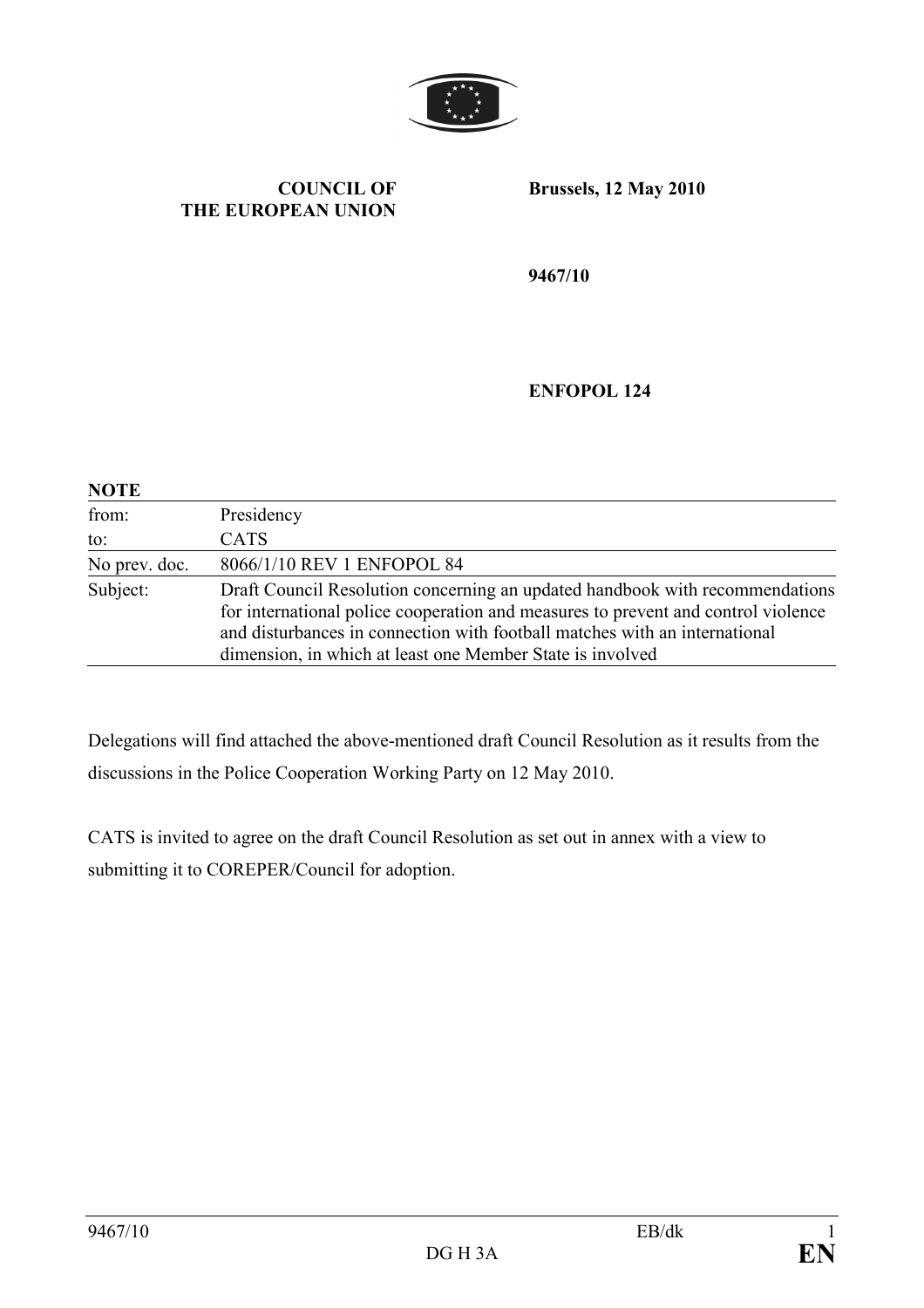#### DRAFT COUNCIL RESOLUTION

of

…

concerning an updated handbook with recommendations for international police cooperation and measures to prevent and control violence and disturbances in connection with football matches with an international dimension, in which at least one Member State is involved

#### THE COUNCIL OF THE EUROPEAN UNION,

Whereas:

- (1) The European Union's objective is, inter alia, to provide citizens with a high level of safety within an area of freedom, security and justice by developing common action among the Member States in the field of police mutatis mutandis in connection with other international cooperation as laid down under Title V of the Treaty on the Functioning of the European Union.
- (2) On 21 June 1999 the Council adopted a Resolution concerning a handbook for international police cooperation and measures to prevent and control violence disturbances in connection with international football matches<sup>1</sup>.
- (3) This Resolution was first replaced by the Council Resolution of 6 December 2001 and later on by the Council Resolution of 4 December 2006 concerning a handbook with recommendations for international police cooperation and measures to prevent and control violence and disturbances in connection with football matches with an international dimension, in which at least one Member State is involved<sup>2</sup>.

 $\frac{1}{1}$ OJ C 196, 13.7.1999, p. 1.

<sup>2</sup> OJ C 322, 29.12.2006, p. 1-39.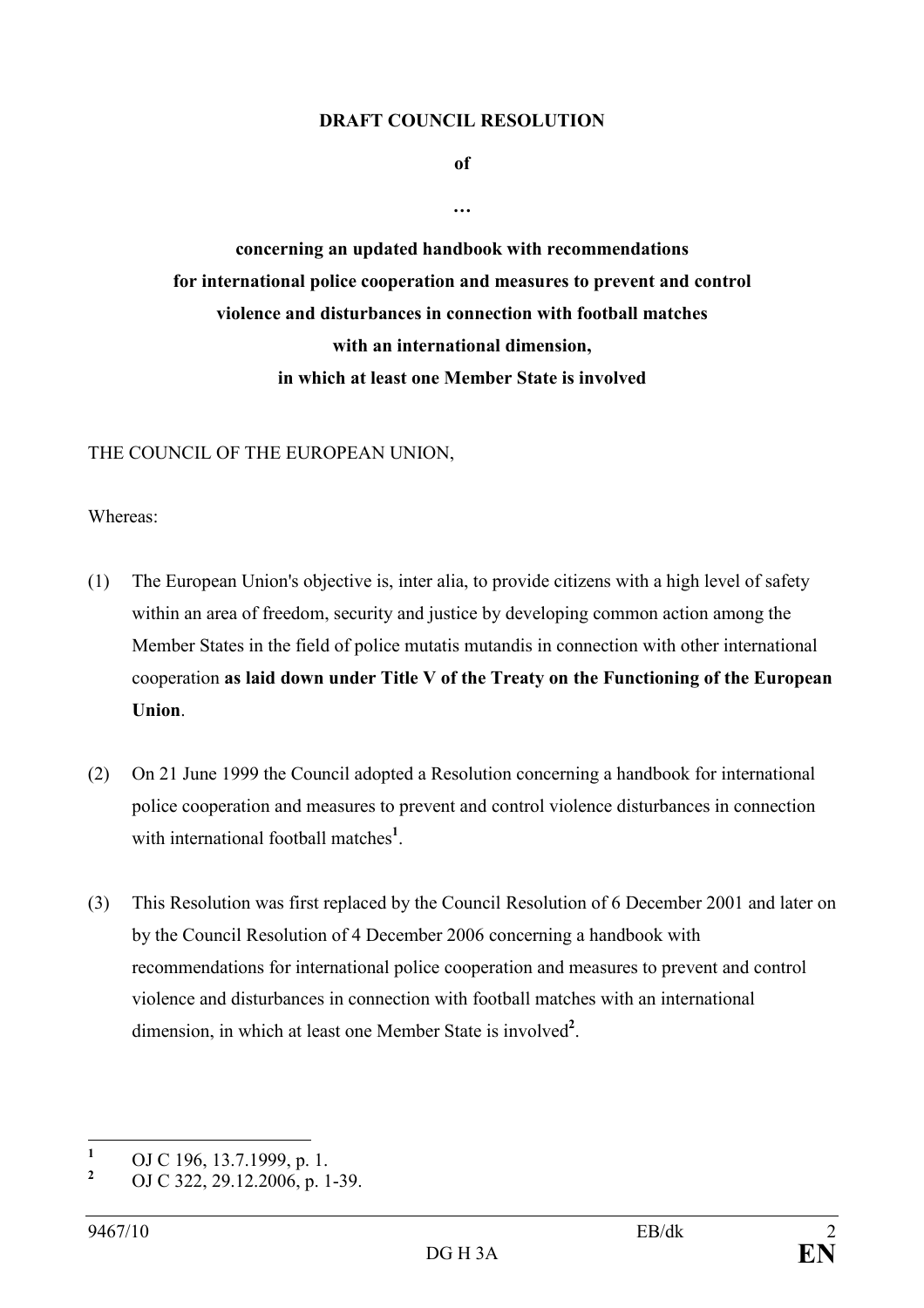- (4) The current Resolution suggests that amendments to the handbook be proposed in the light of recent experience.
- (5) Taking into account experience in recent years, such as the World Cup 2006 and the European Championships in 2008 and the experts' assessment of international police cooperation in the framework of those tournaments as well as extensive police cooperation in respect of international and club matches in Europe generally and comparable developments and experiences in respect of other sporting events with an international dimension, the handbook annexed to the aforementioned resolution of 4 December 2006 has been revised and updated.
- (6) The changes included in the annexed updated handbook are without prejudice to existing national provisions, in particular the divisions and responsibilities among the different authorities and services in the Member States concerned, and to the exercise by the Commission of its powers under the Treaty on the Functioning of the European Union,

# HEREBY ADOPTS THIS RESOLUTION,

- (1) The Council requests Member States to continue to further enhance police cooperation in respect of football matches (and, where appropriate, other sporting events) with an international dimension.
- (2) To that end, the updated handbook annexed hereto provides examples of strongly recommended working methods that should be made available to the police.
- (3) This Resolution replaces the Council Resolution of 4 December 2006.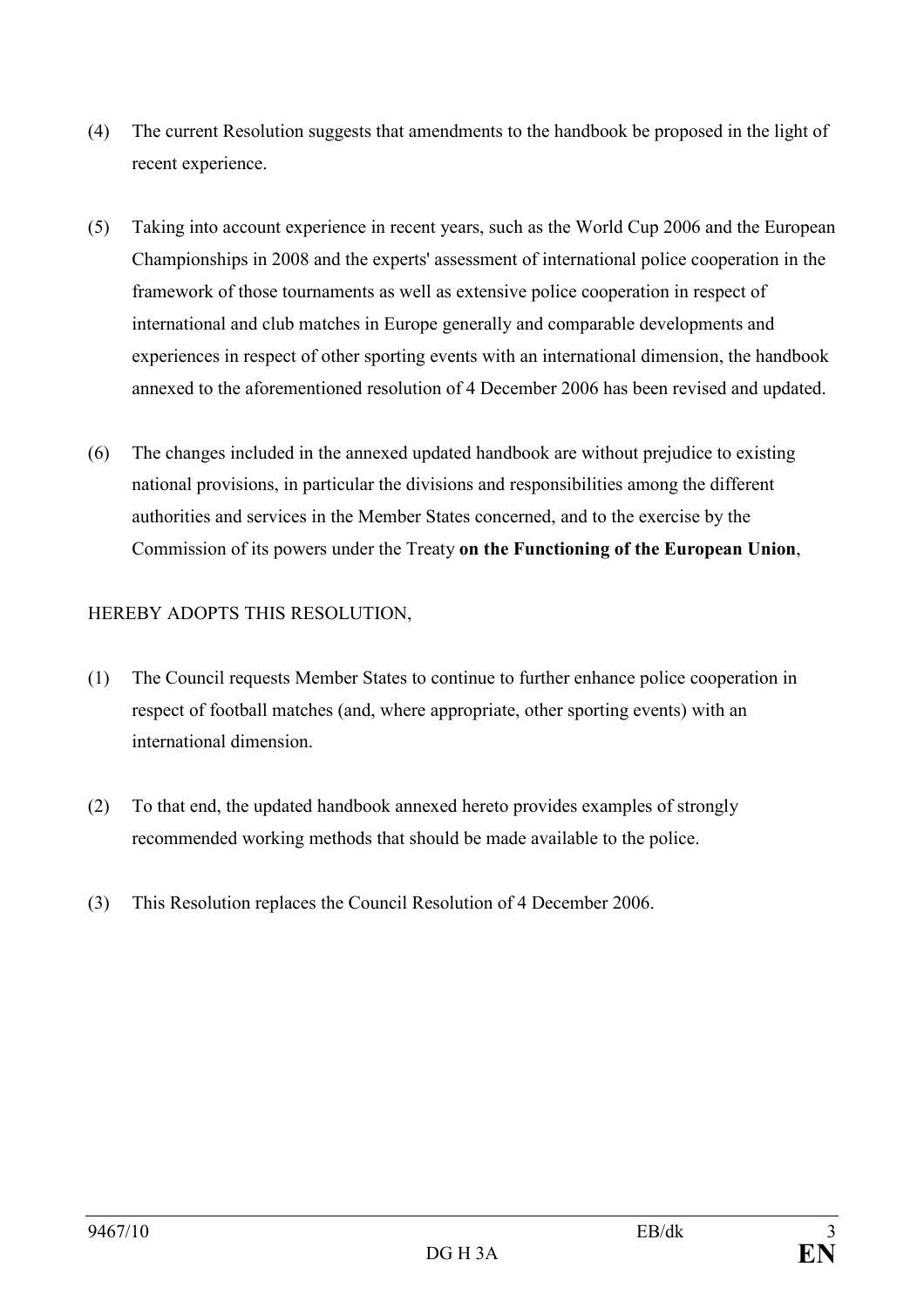### ANNEX

Handbook with recommendations for international police cooperation and measures to prevent and control violence and disturbances in connection with football matches with an international dimension, in which at least one Member State is involved

Chapter Contents of the handbook:

Introduction - Basic Principles

- 1. Information management by the police
- 2. Event related preparations by the police
- 3. Cooperation between police forces during the event
- 4. Cooperation between police and the organiser
- 5. Co-operation between police and criminal justice and prosecuting agencies
- 6. Co-operation between police and supporters
- 7. Communication and media strategy
- 8. EU Football Expert meeting
- 9. List of relevant documents on safety and security at football matches

#### Appendices

- 1 Dynamic Risk Assessment & Crowd Management
- 2 Timeframe for requesting Europol products and services
- 3 Specifications for and sample of Police Identification Vest
- 4 Categorisation of Football Supporters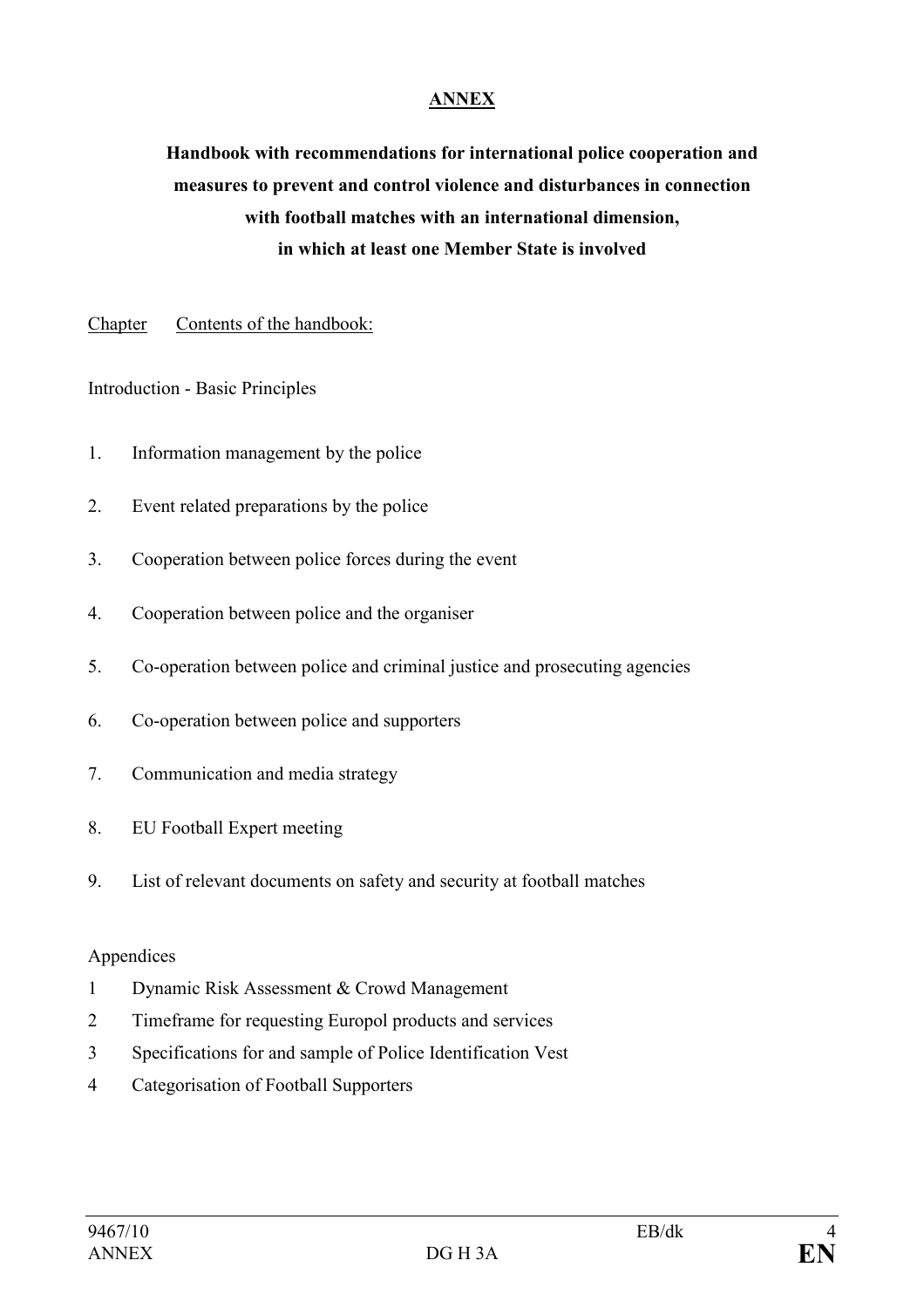## INTRODUCTION: BASIC PRINCIPLES

The purpose of this document is to enhance safety and security at football matches with an international dimension, and in particular to maximise the effectiveness of international police cooperation.

The content, where appropriate, can also apply to other sporting events with an international dimension.

The content is without prejudice to existing national provisions, in particular the competencies and responsibilities of the different agencies within each Member State.

Although this document is mainly focused on international police cooperation, in view of the multiagency character of managing football (and other sporting events), there are references to police interaction with other key partners such as the event organiser.

International police cooperation and football policing operations must be guided by the principles of legality and proportionality. Examples of good practice are detailed at Appendix 1.

Whilst the competent authority in the organising Member State is responsible for providing a safe and secure event, authorities in participating, neighbouring and transit states have a responsibility to assist where appropriate.

This document should be widely disseminated and applied in each Member State and other European countries and beyond in order to minimise safety and security risks and ensure effective international police cooperation.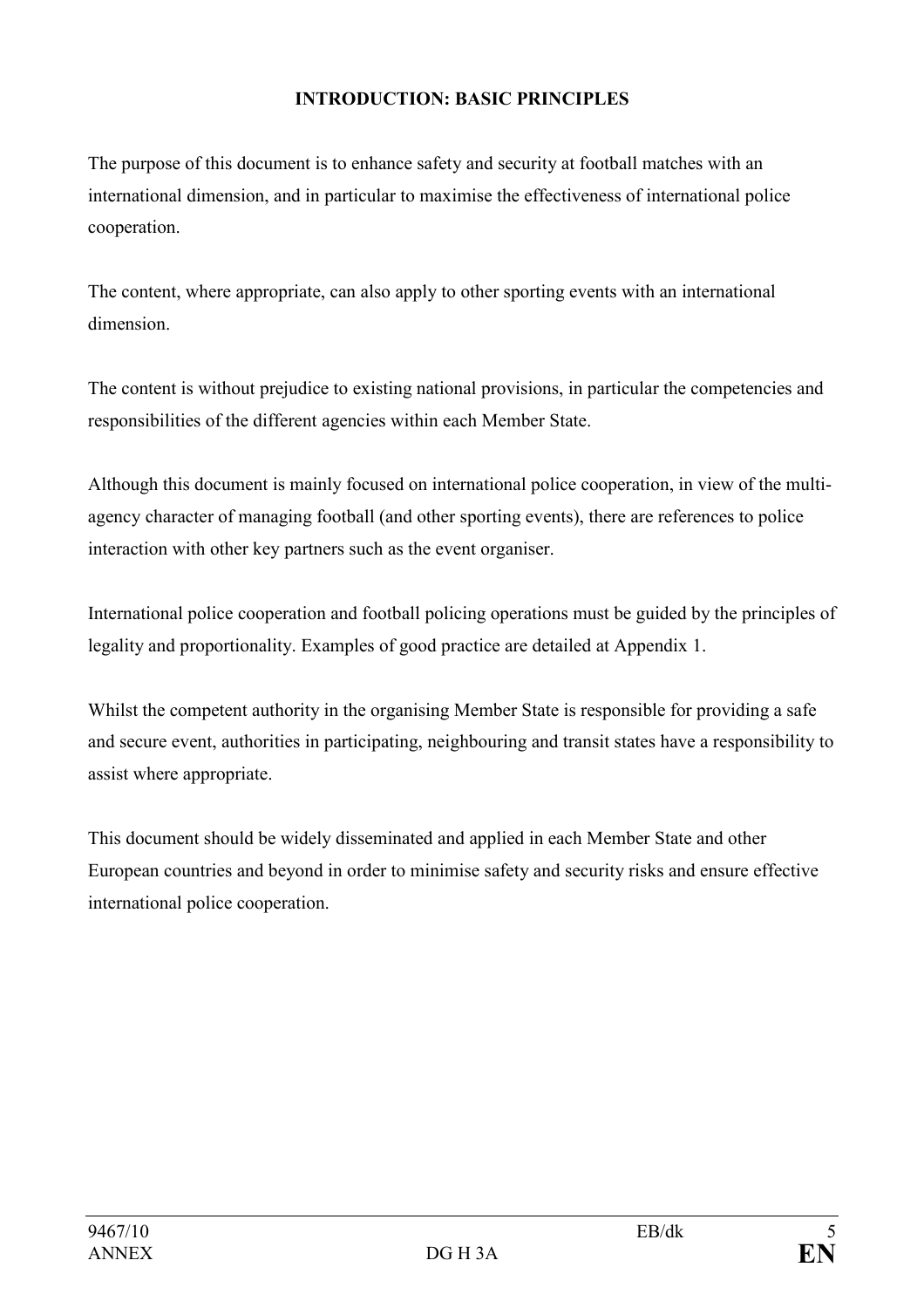# CHAPTER 1

#### Information management by the police

### SECTION 1

Certain criteria that could be met with regard to the management of information

#### I. INTRODUCTION

The timely exchange of accurate information is of the utmost importance in enhancing safety and security and preventing football-related violence and disorder.

In accordance with Council Decision 2002/348/JHA, each Member State must establish a National Football Information Point (NFIP) to act as the central and sole contact point for the exchange of relevant information for football matches with an international dimension, and for developing international police cooperation concerning football matches.

Where there is direct contact between organising and visiting police, any information exchanged shall be shared simultaneously with the relevant NFIPs. Such contact shall not jeopardise the key role of the NFIP in ensuring the quality of the information and wider dissemination to other relevant partners and authorities.

The relationship between the NFIP and the competent national authorities shall be subject to the applicable national laws.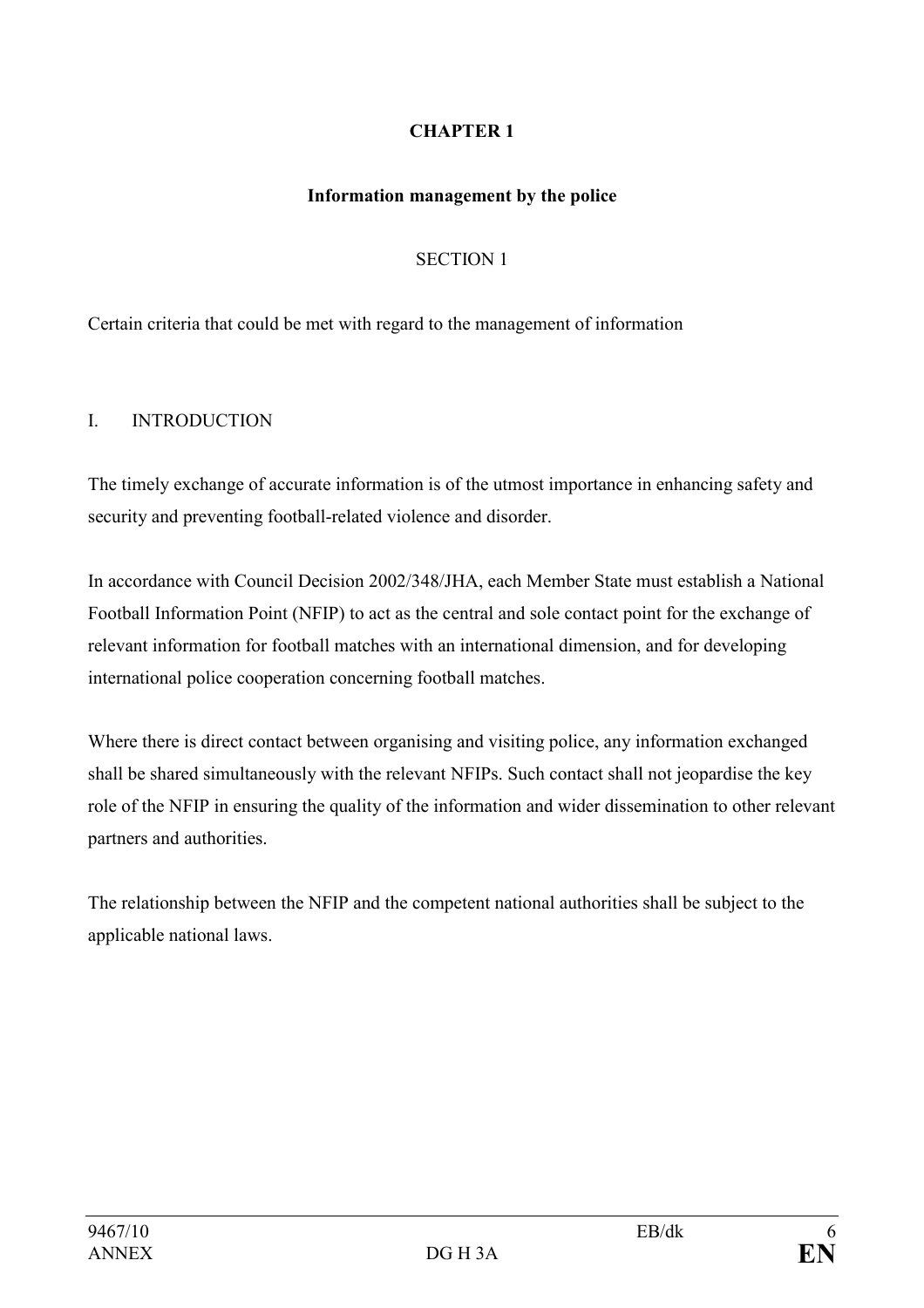In accordance with Council Decision 2002/348/JHA, each Member State shall ensure:

- o The NFIP is able to perform its tasks efficiently and to a satisfactory standard;
- o The NFIP shall be equipped with the necessary technical facilities to perform its tasks efficiently and swiftly;
- o NFIP personnel are trained and equipped to provide a national source of expertise regarding football policing and associated safety and security matters.

NFIPs shall work on the basis of equivalence.

# II. TASKS WITH AN INTERNATIONAL DIMENSION

The NFIP shall support the competent national authorities. On the basis of information that has been analysed and assessed, the necessary proposals or recommendations will be sent to the competent national authorities to assist in developing a multi agency policy on football related issues.

The NFIP shall support local police with regard to national or international football matches.

For the benefit of NFIPs of other countries, each NFIP shall maintain an updated risk-analysis<sup>1</sup> related to its own clubs and its national team. The risk analysis is generally shared with other NFIPs using the forms available on the NFIP website  $(www.nfp.eu)^2$ .

 $\frac{1}{1}$  Risk analysis means developing a profile on national and club supporters, including riskgroups and how they relate to other supporters at home and abroad including local population groups and the circumstances which can increase potential risk (including interaction with police and stewards).

<sup>2</sup> The NFIP website is a highly secure website available for the exclusive use of NFIPs which contains information relating to football matches with an international dimension (e.g. club overview, pre and post match reports).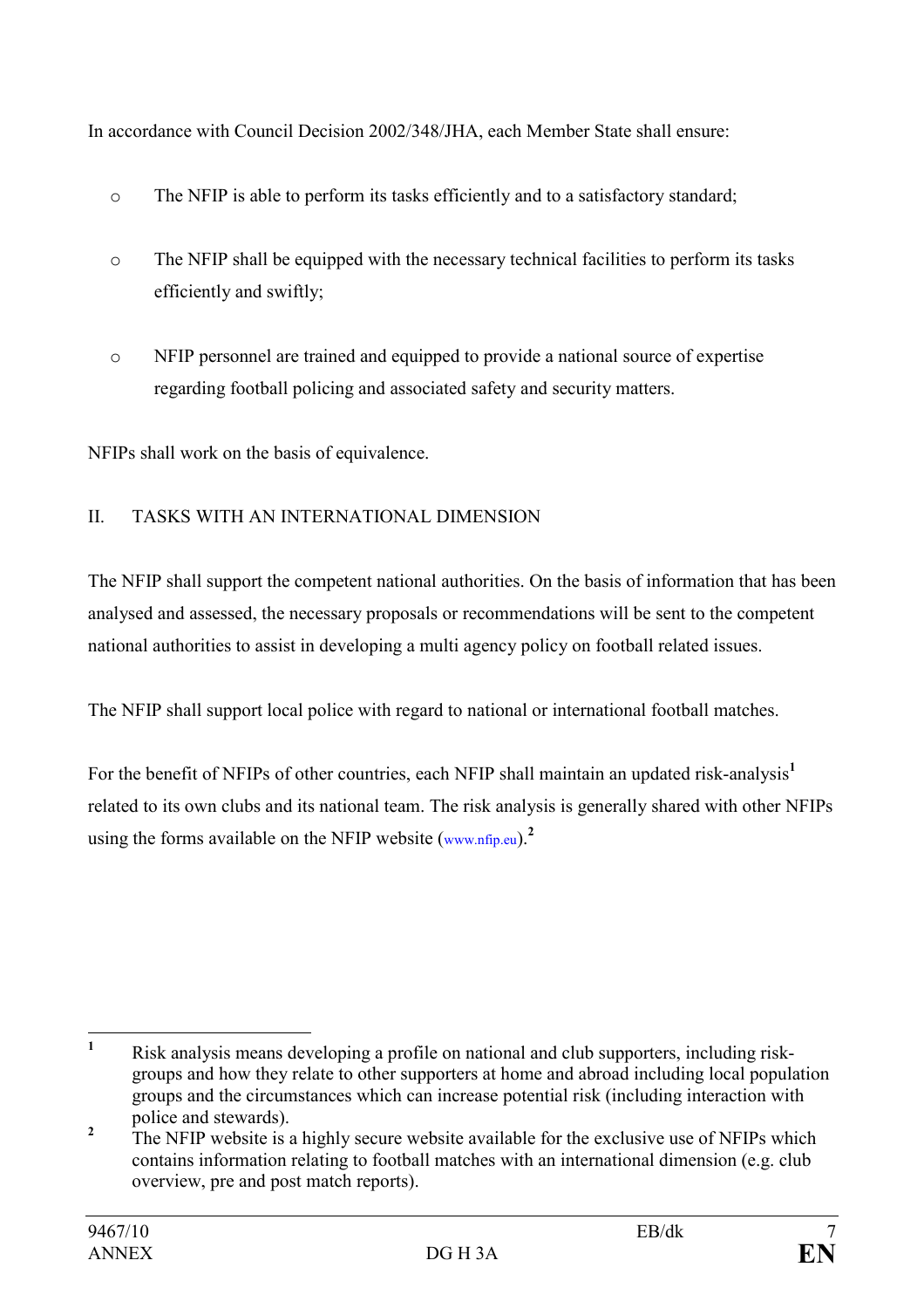Each NFIP shall have access to the relevant national police databases. The exchange of personal information is subject to the applicable national and international law, especially the Prum Council Decision<sup>1</sup> or bi-national or multi lateral agreements.

The NFIP shall ensure that all information is subject to quality control in respect of content.

The NFIP can, if appropriate, extend this exchange of information to other agencies which contribute to safety and security.

All information shall be exchanged using the appropriate forms provided on the NFIP website.

# III. EXCHANGE OF POLICE INFORMATION

# 1. Kinds of information

A distinction can be made between general information and personal information. The term "event" is used to mean a specific football match or tournament in all its aspects.

(a) General information

General information can be divided into three categories:

o strategic information: information that defines the event in all its dimensions, with particular attention to safety and security risks associated with the event;

 $\frac{1}{1}$  Council Decision 2008/615/JHA of 23 June 2008 – 'on the stepping up of cross-border cooperation, particularly in combating terrorism and cross-border crime'.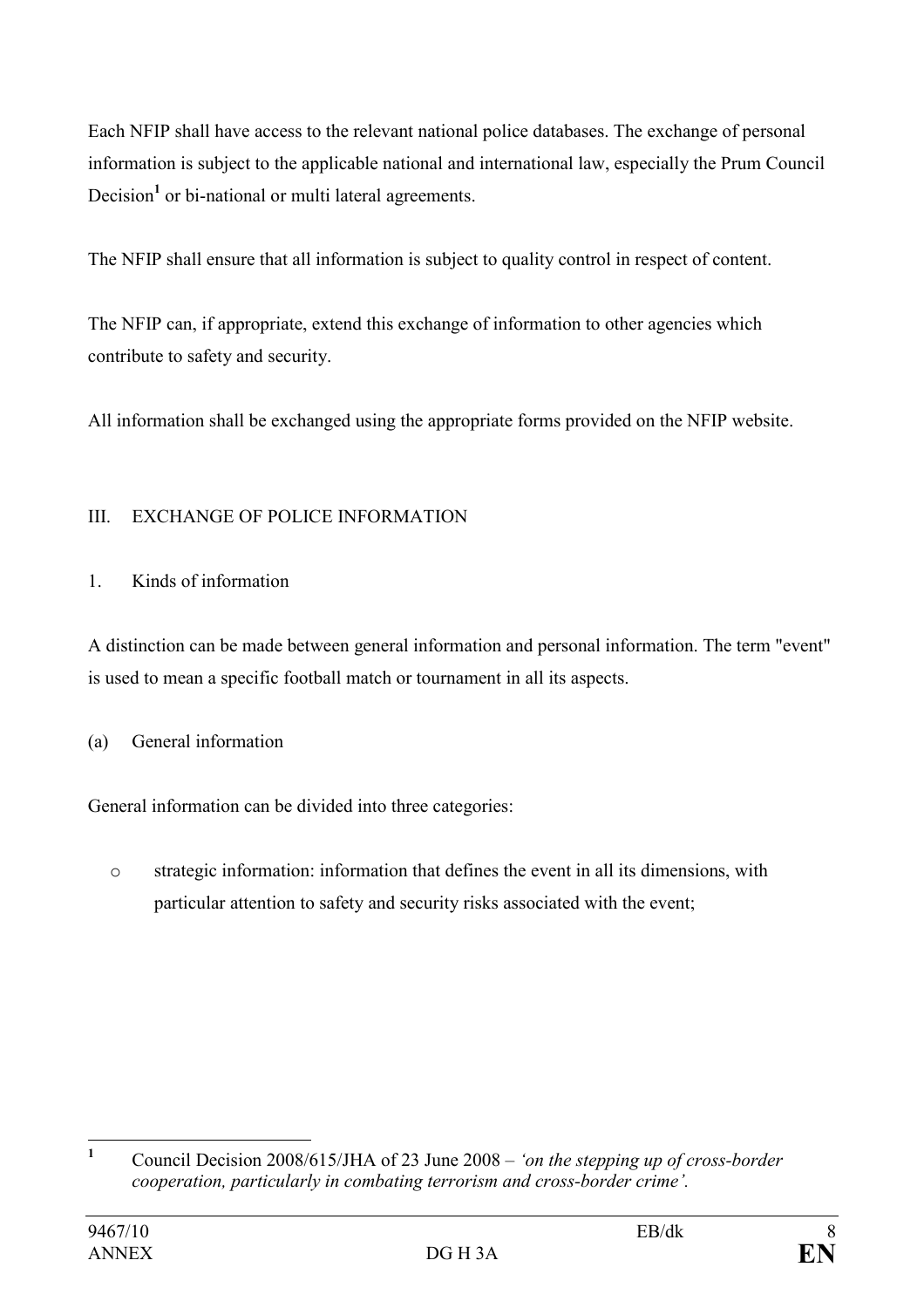- o operational information: information that assists in making an event related analysis of any potential risks;
- o tactical information: information that assists the person in charge at the operational level to respond appropriately to safety and security issues during the event.
- (b) Personal information

In this context, personal information refers to information on individuals who are assessed as posing a potential risk to public safety in connection with the event. This may include individuals who have previously caused or contributed to violence or disorder in connection with football matches.

2. Chronological sequence of information exchange

Three phases may be distinguished: before, during and after the event. These three phases need not always be strictly separated.

- (a) Task of the NFIP of the organising country
- 1. Before the event:

At the strategic level, information requirements are forwarded to the NFIP of the supporting country/countries. This requirement shall include:

- o a risk analysis of supporters of the visiting team
- o other relevant information regarding the safety and security of the event e.g. supporter travel details and political or other threats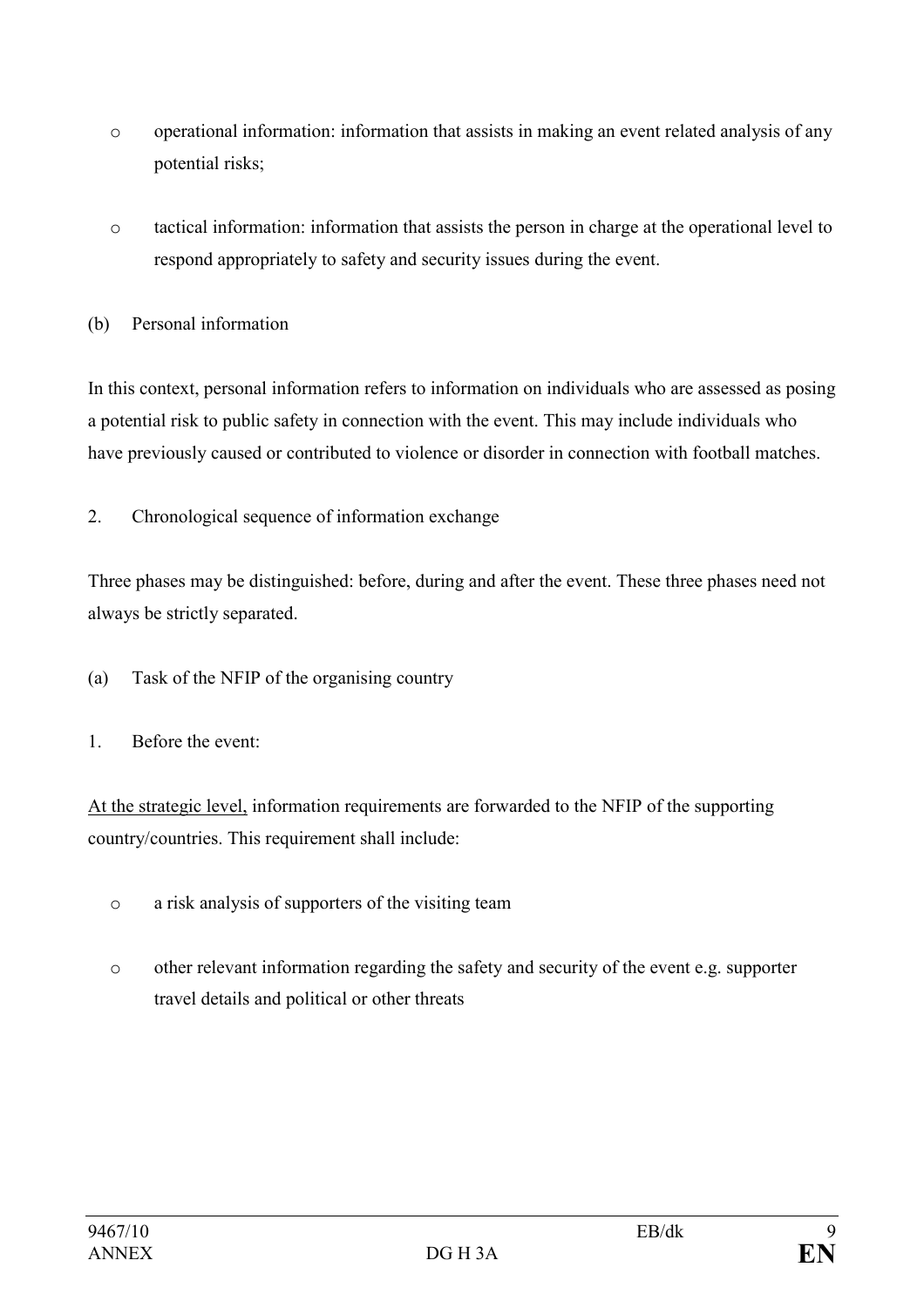The NFIP of the organising country shall provide information on the applicable legislation and policy of the authorities (e.g. alcohol policy) the organisation of the event and key safety and security personnel.

All relevant information shall be put at the disposal of the other NFIPs concerned and entered on the NFIP website via the appropriate forms.

At the operational level, the NFIP of the supporting country / countries shall be requested to provide timely and accurate information regarding the movements of risk and non-risk supporters, the participating team (where there is a threat) and ticket sales, together with any other relevant information.

The NFIP of the organising country shall provide information to the NFIP of the supporting country (countries) in particular regarding the integration of the visiting police delegation into the organising country policing operation and information for visiting supporters, etc.

2. During the event

At the operational level, the NFIP of the organising country can request confirmation of the information previously provided and request an updated risk analysis. The request shall be forwarded and answered via a system of liaison officers if such a system has been set up.

At the tactical level, the NFIP of the organising country shall provide feedback on the accuracy of the information provided.

General information regarding the return of supporters including any that have been expelled and/or refused entry shall also be provided to the NFIPs of the country of origin and the relevant transit countries.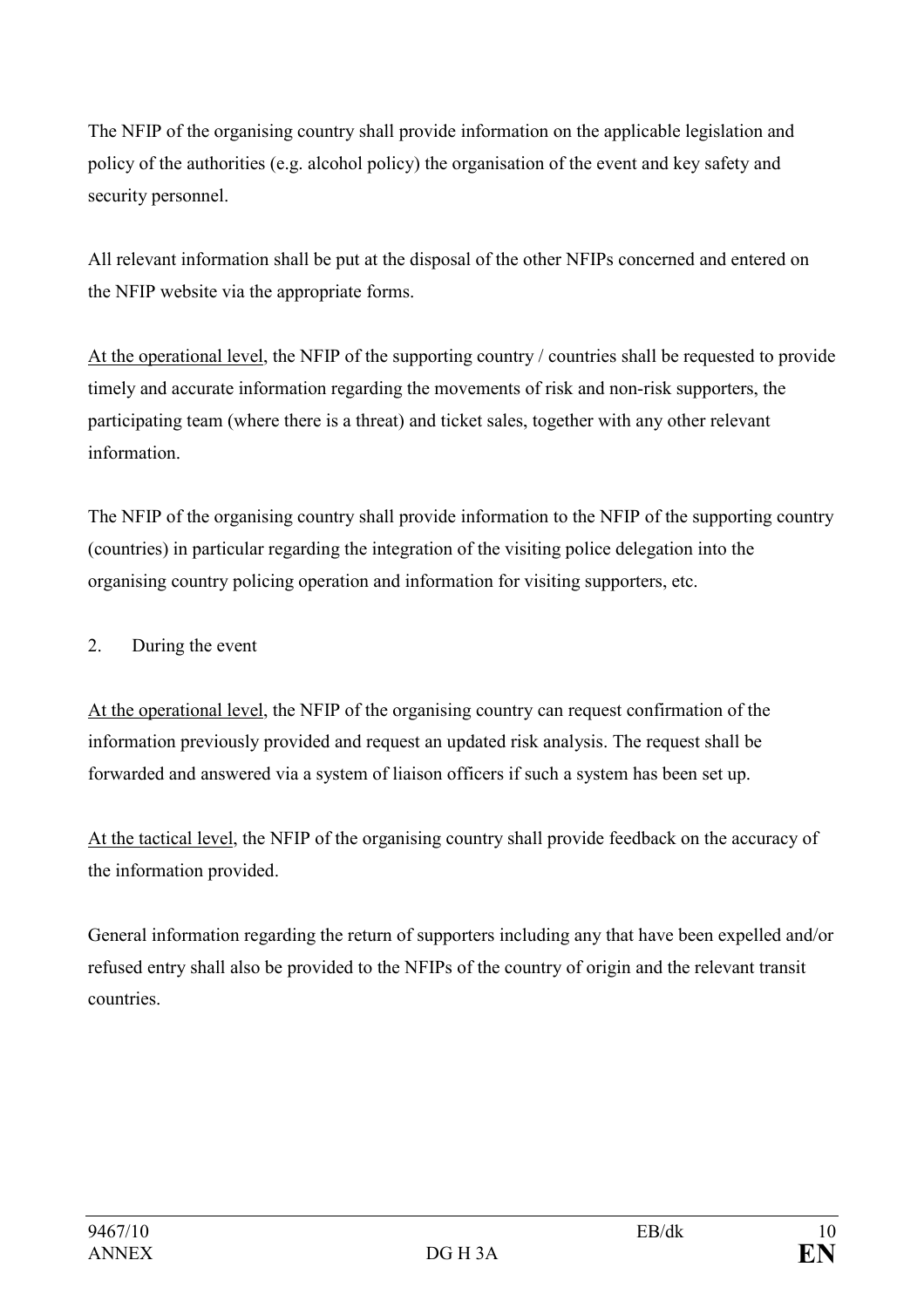### 3. After the event

The NFIP of the organising country shall (via the appropriate forms on the NFIP website) provide information to the supporting NFIPs:

- o regarding the behaviour of supporters so that the risk analysis can be updated by the NFIPs of the country/club they support and/or where they reside;
- o concerning the description of any incident. Information regarding arrests or sanctions shall be exchanged in accordance with national and international law;
- o on the operational usefulness of the information they have provided and of the support of the visiting police delegation(s) (see Chapter 2).
- (b) Tasks of the NFIP of the supporting country / countries
- 1. Before the event:

The NFIP of the supporting country / countries shall respond to the information requirement of the organising country NFIP and, on its own initiative, provide all relevant information to any other NFIPs concerned.

#### 2. During the event

The information supplied shall be updated and the movements and stay of the supporters shall be monitored. Useful information concerning event related incidents in their home country during the matches or tournaments shall also be provided to the organising country and any other relevant NFIP.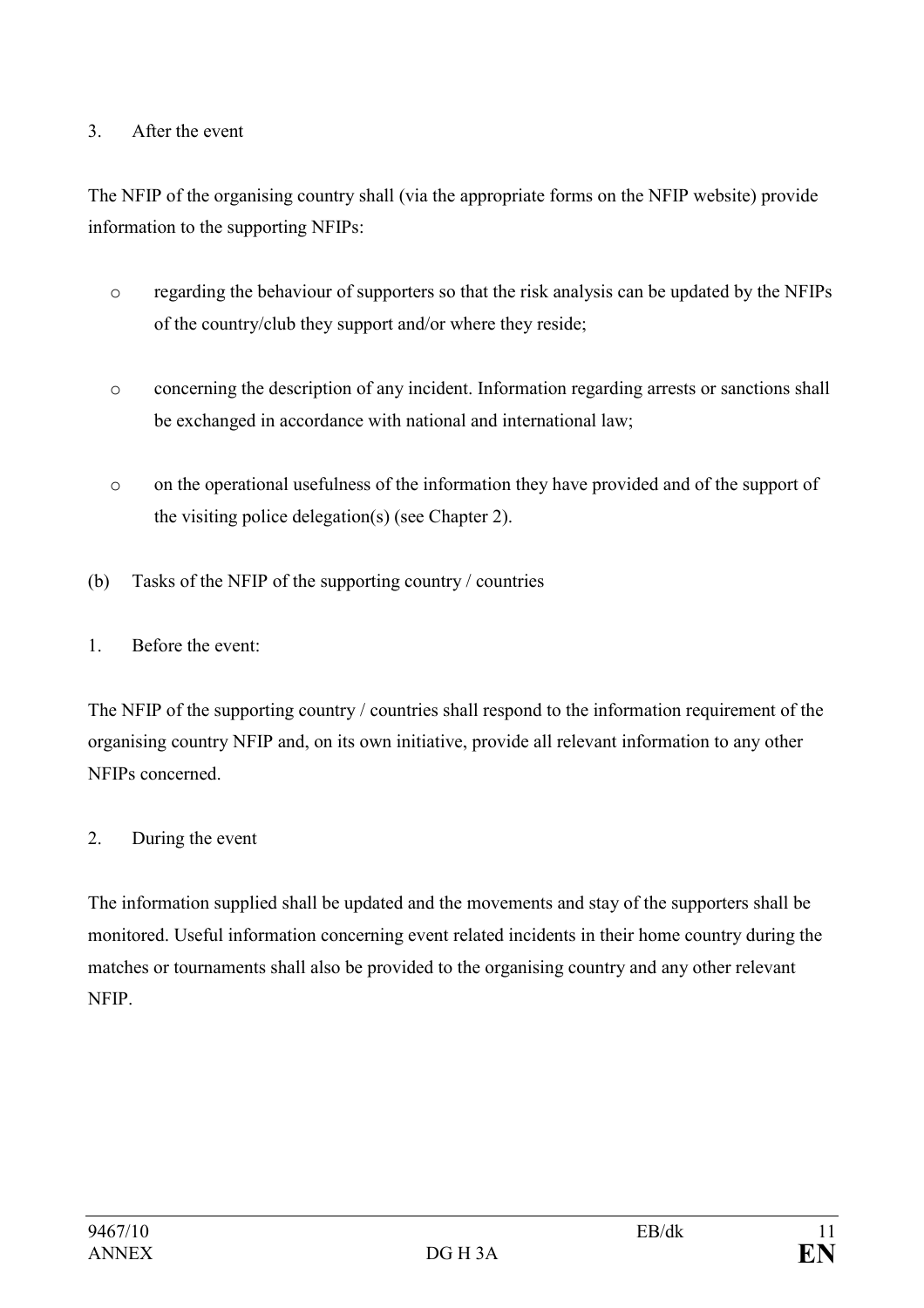#### 3. After the event

Based on the information provided by the organising country NFIP and the visiting police delegation the risk analysis shall be updated (see Chapter 2).

An assessment shall be carried out concerning the information exchange and the work of the visiting police delegation.

#### SECTION 2

## Additional guidance on the tasks of NFIPs

At the national level the NFIP shall coordinate the exchange of information regarding football matches and where appropriate, coordinate and organise the training and work of intelligence officers and / or spotters.

NFIPs shall be the channel for the exchange of information with non-EU countries. If these countries do not have an NFIP they should be asked to indicate a central, single contact point. Contact details should be forwarded to other NFIPs and entered on the NFIP website.

At the national level the NFIP shall act as a knowledge centre. In addition to the police, civil servants and academics could contribute to the role of the NFIP as a knowledge centre.

An NFIP can enter into a formal bilateral agreement with a third party regarding the exchange of certain information in accordance with their own national legislation. This information shall not be further shared without the agreement of the originator.

For tournaments, the NFIP of the organising country shall communicate with the NFIP of the supporting country / countries via the designated national liaison officer where appointed.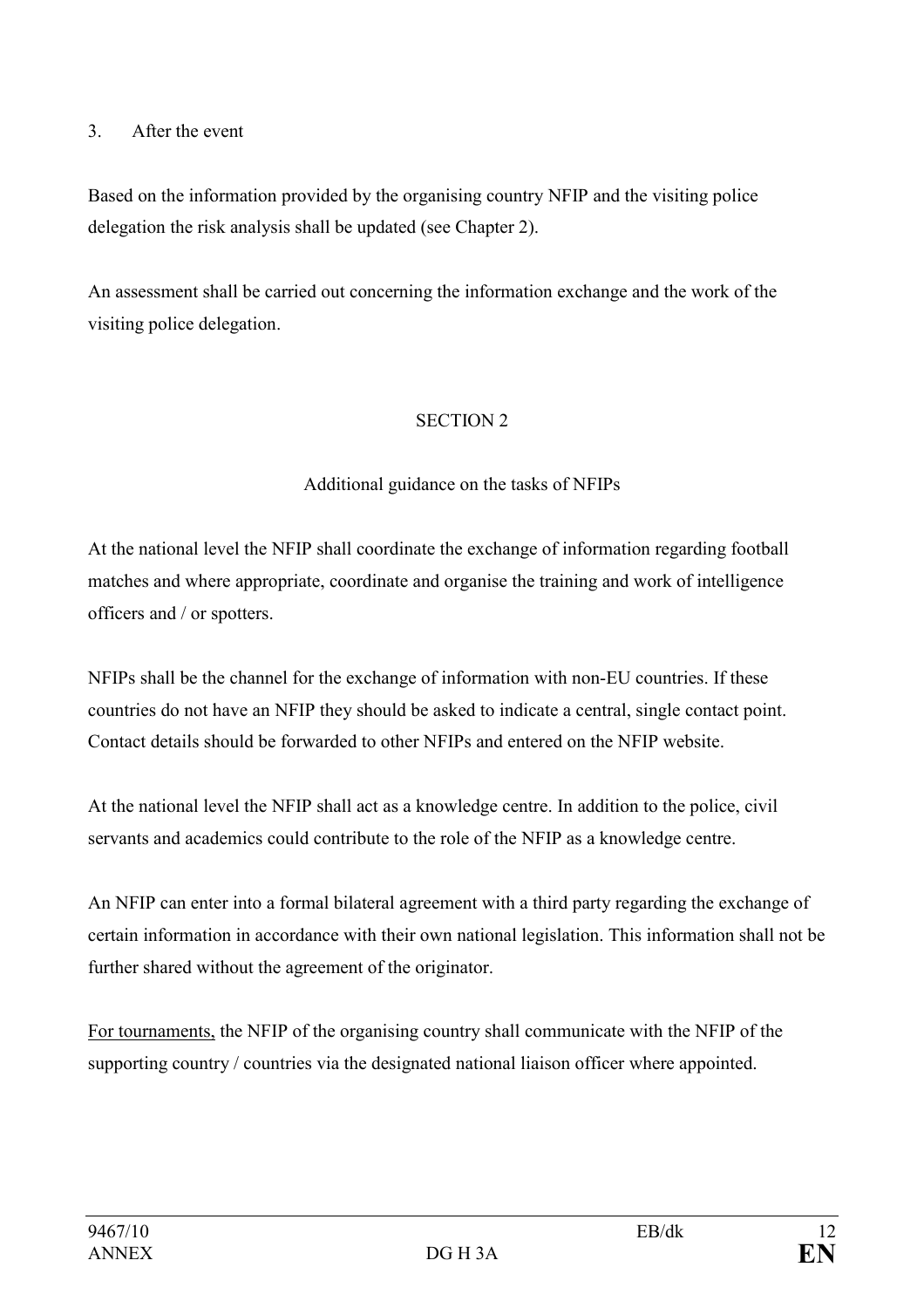On the occasion of a one-off match the NFIP of the organising country shall communicate with the NFIP of the supporting country through the designated liaison officer or Operations Coordinator of the country.

In respect of matters such as counter-terrorism and serious and organised crime the organising country NFIP or the competent police agency shall communicate through any existing network or specialist liaison officers appointed for that purpose.

Europol can, in accordance with its legal mandate, play an important role in supporting the competent authorities of countries organising major international football tournaments, by providing upon request, relevant information and analysis as well as general threat assessments on serious and organized crime and terrorism. In order to facilitate the information exchange, a Europol liaison officer (ELO) may also be stationed on site during the event.<sup>1</sup>

If a local football information centre exists, it shall cooperate with the NFIP. The local information centre and NFIP shall keep one another informed. This information flow should take into account information provided by the visiting police delegation.

 $\frac{1}{1}$ See Appendix 2 for details on the timeframe to request Europol products and services.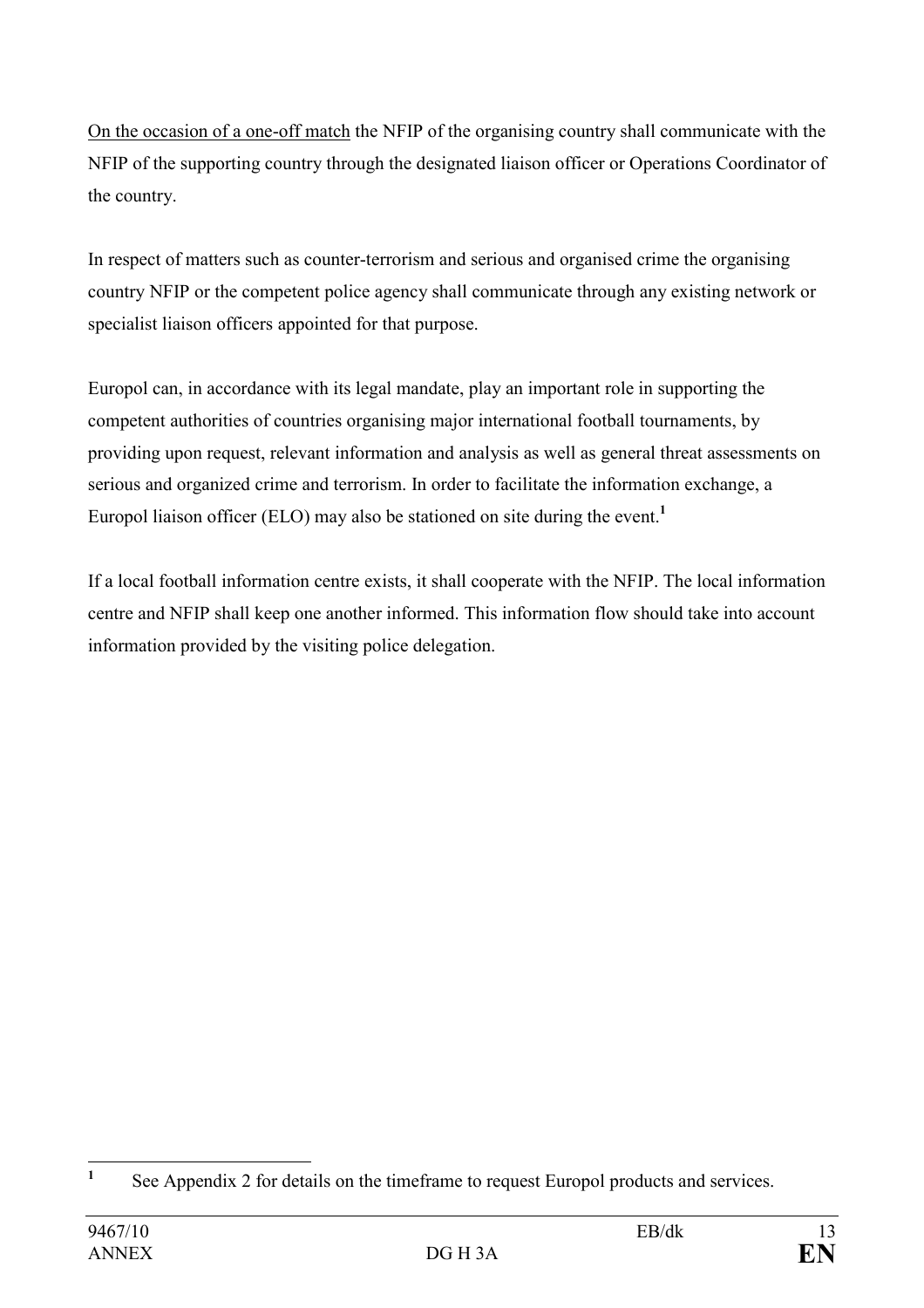# CHAPTER 2

#### Event-related preparations by the police

#### Visiting Police Delegations

Efficient event preparations by the police in the organising country will be supported by a comprehensive exchange of information, in accordance with the principles which are to be found in chapter 1 of this handbook.

The organising NFIP, following close consultation with their police, should invite a visiting police delegation from countries that can contribute added value. This added value should be considered in the light of a number of factors such as professional experience in managing the behaviour of visiting supporters including risk supporters and the ability to provide the organising police with information designed to minimise risks to public order.

The organising NFIP can also invite police officers who are seeking to gain experience as a member of a visiting police delegation, enabling them to provide added value at football matches involving their supporters in the future.

In accordance with Council Decision 2002/348/JHA, for one-off football matches with an international dimension, the formal invitation for a visiting police delegation shall be transmitted via the NFIP in the organising country, who will receive advice from the police concerned. Taking into account the specific aims of cooperation, the invitation should indicate the composition of the delegation and clarify their roles and responsibilities. It should also specify the intended duration of the visiting police delegation's time in the organising country.

For international tournaments and one-off matches (should either NFIP request) the formal invitation for a visiting police delegation shall come from the Ministry responsible in the organising country, on the advice of the organising country NFIP, and can be subject to an inter-governmental agreement.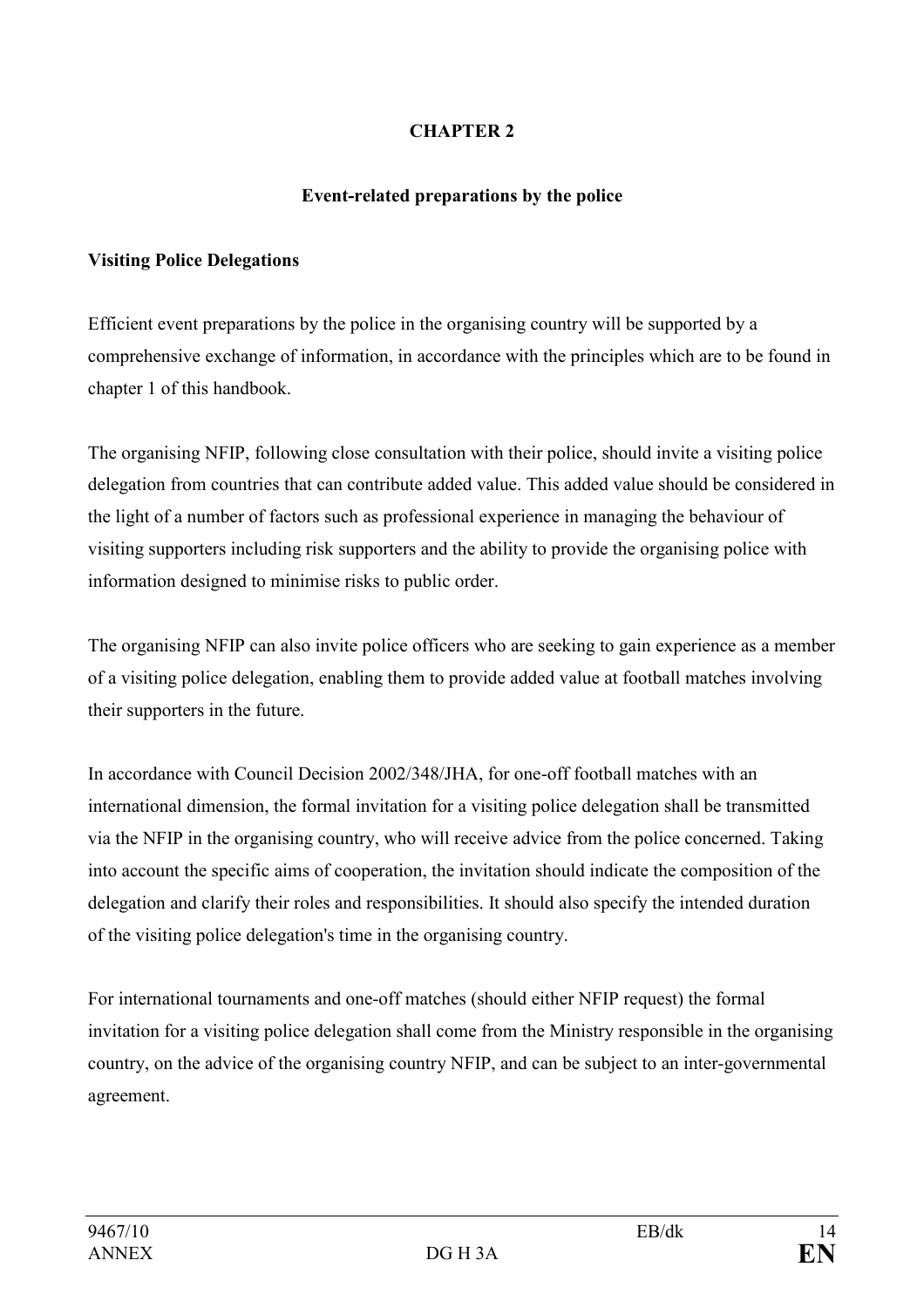If a visiting police delegation is not invited by the organising NFIP, the NFIP of the sending country can, if deemed appropriate, submit a proactive proposal to the organising NFIP to send a delegation. If the organising NFIP does not accept the proposal, any police delegation that still travels is acting in an unofficial capacity outside of the scope of this handbook.

The detail of the arrangements (e.g. police powers, equipment, uniforms etc.) concerning the visiting police delegation shall be agreed through negotiation between the respective NFIPs, following consultation with the local police for the one-off match. If a bi-national governmental agreement is not in place, these arrangements shall be in compliance with Article 17 of the Council Decision  $2008/616$ /JHA<sup>1</sup> and the national laws applicable.

The visiting delegation must not exceed the number agreed by the organising NFIP and must respect the organising police command and control arrangements. If they act in a manner that is not within the terms of the agreement then they are acting outside of the scope of this handbook and the applicable EU Council Decisions and Treaties.

The detailed invitation for support shall be agreed between NFIPs concerned well in advance of a tournament and/or one-off match to allow the visiting police delegation sufficient preparation time. In that context, an invitation for support should be presented as soon as possible after the announcement of the date of the match.

For one-off matches with an international dimension the visiting police delegation will require at least 3 weeks' preparation time. If there is less than 3 weeks prior notice of a match (for example in the later stages of a European club competition or due to an increased level of risk) the invitation shall be sent immediately. For international tournaments, the visiting police delegation requires at least 16 weeks' preparation time.

 $\frac{1}{1}$  COUNCIL DECISION 2008/616/JHA of 23 June 2008 on the implementation of Decision 2008/615/JHA on the stepping up of cross-border cooperation, particularly in combating terrorism and cross-border crime.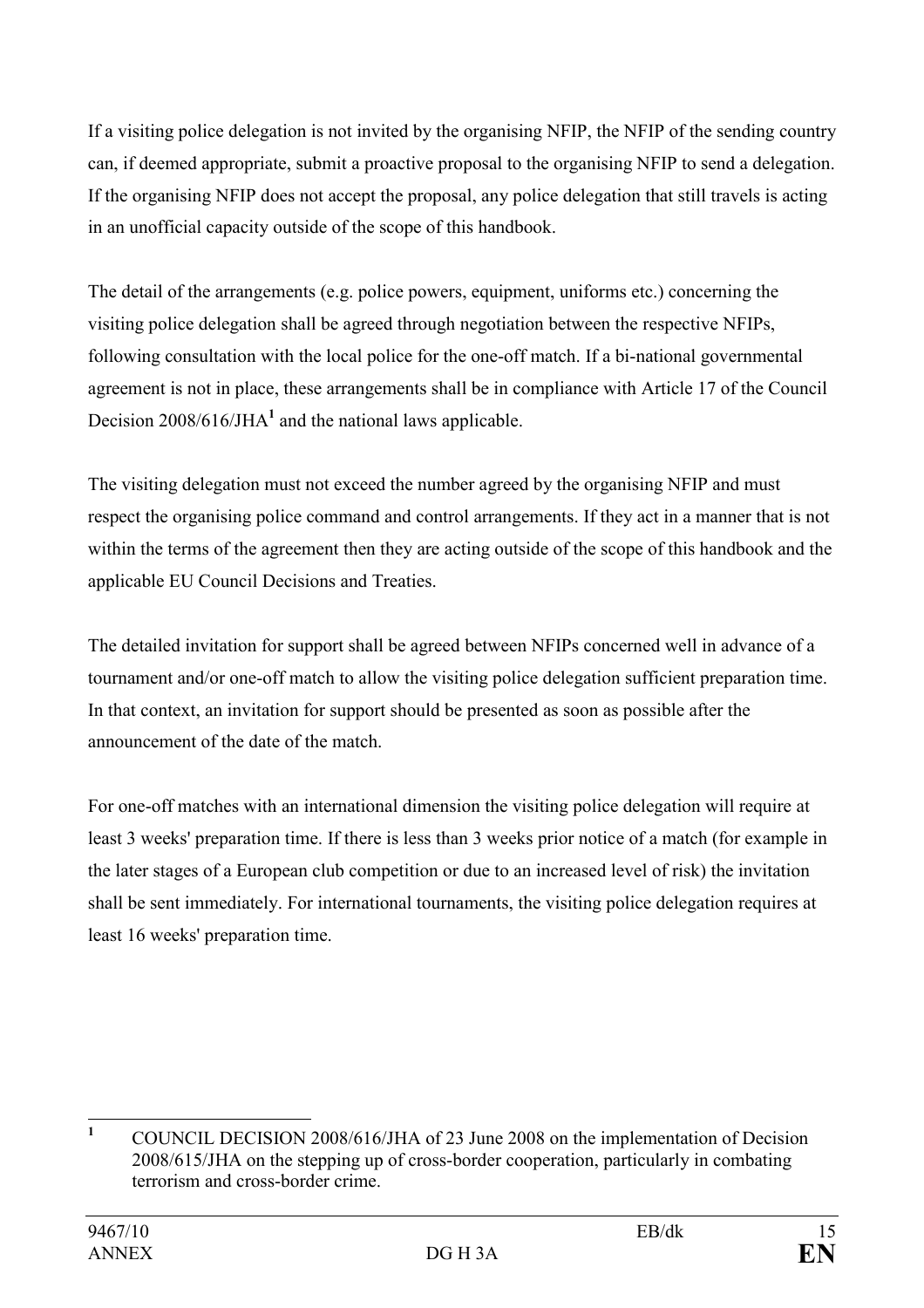#### Financial Arrangements

On each occasion the organising country shall pay for accommodation, meals (or subsistence) and other facilities made available locally whilst the visiting country shall pay for travel and salaries of the delegation members involved. Exceptionally, the respective NFIPs can agree on alternative arrangements. These arrangements need to be clarified in the Protocol for deployment of visiting police delegations, as available on the NFIP-website.

## Organising Police Responsibilities

The police in the organising country shall provide an opportunity for key members of the visiting police delegation to acquaint themselves with the organisation of police operations in the organising country and/or the venue town(s) and with the stadium location, and to get to know the operational commander(s) at the venue town(s) on the match day(s).

- o for international tournaments, this should take place at least one month prior to the tournament (e.g. by hosting workshops or seminars for key members of visiting police delegations).
- o for one off matches with an international dimension this will be on one of the days prior to the match.

#### Accompanying Visiting Police Delegations

Ensuring the safety of all members of a visiting police delegation is paramount and shall be reflected in all organising and visiting police risk assessments concerning police deployment.

Visiting members of a police delegation, in particular the Liaison Officer, Operations Co-ordinator and operational police officers (see below) should work alongside local police officers (commonly known as cicerones) who themselves should be serving police officers, preferably with experience of policing football in their own city or country, including familiarity with the venue area and potential risk areas.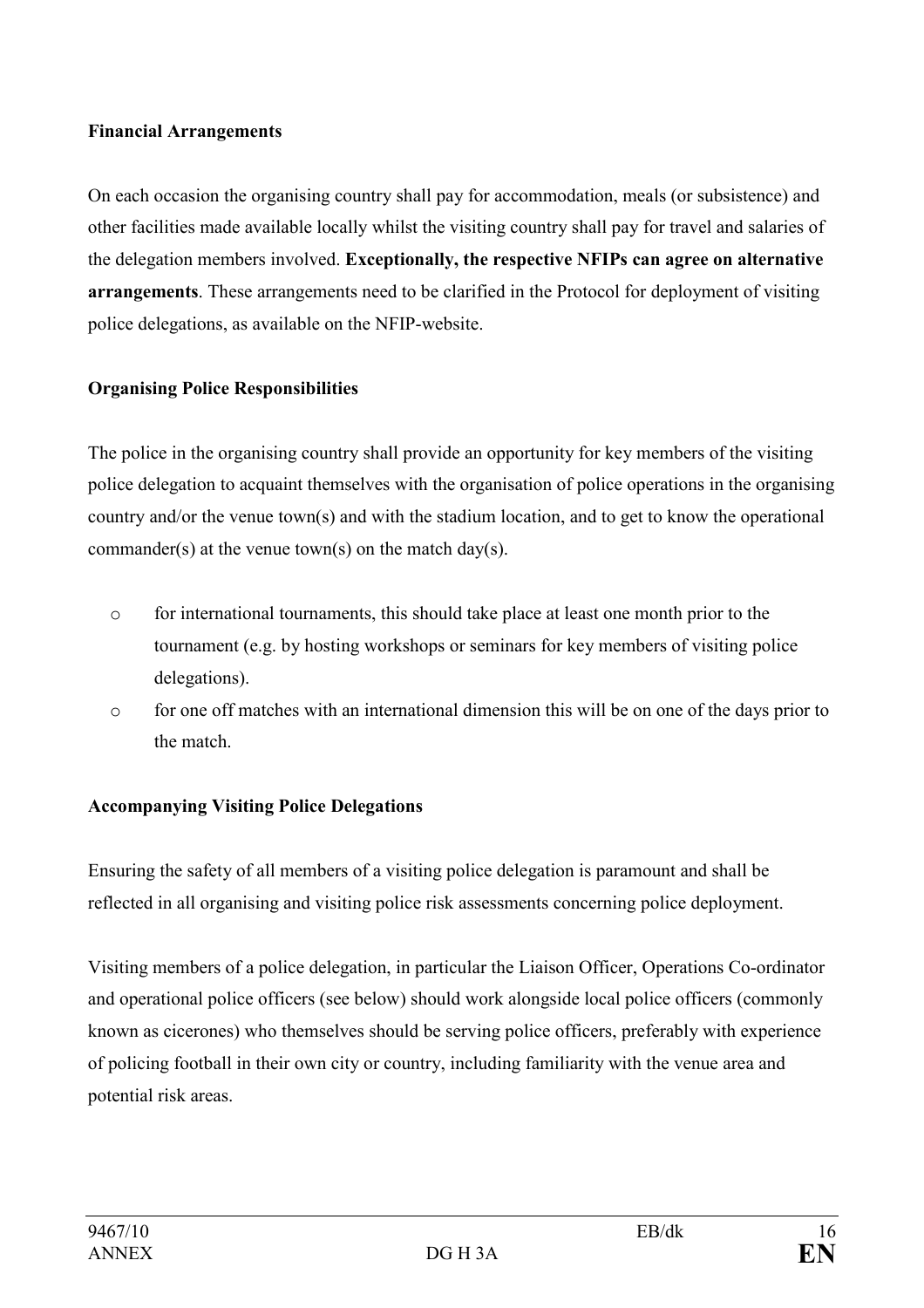# Cicerones:

- o must be integrated into the national / local policing operation and have the ability to relay information enabling operational police commanders to make key decisions;
- o must have knowledge of their police organisation, processes and command structure;
- o shall not be tasked with monitoring their own risk supporters whilst they are deployed accompanying members of a visiting police delegation;
- o should be thoroughly briefed on the organising policing operation, their responsibilities, and on the tasks expected of the members of the visiting police delegation;
- o will be responsible for the safety of visiting police delegation and provide a channel of communication with the organising police;
- o should be deployed with the visiting police delegation for the duration of the operation; this will assist in developing an effective working relationship;
- o shall work with the visiting police delegation in a common language agreed beforehand.

# Composition and Tasks of the Visiting Police Delegation

The composition of the visiting police delegation shall enable them to support the organising country policing operation for example by:

- 1. Undertaking and communicating to the organising police an ongoing dynamic risk assessment (see Appendix 1);
- 2. Communicating and interacting with visiting supporters;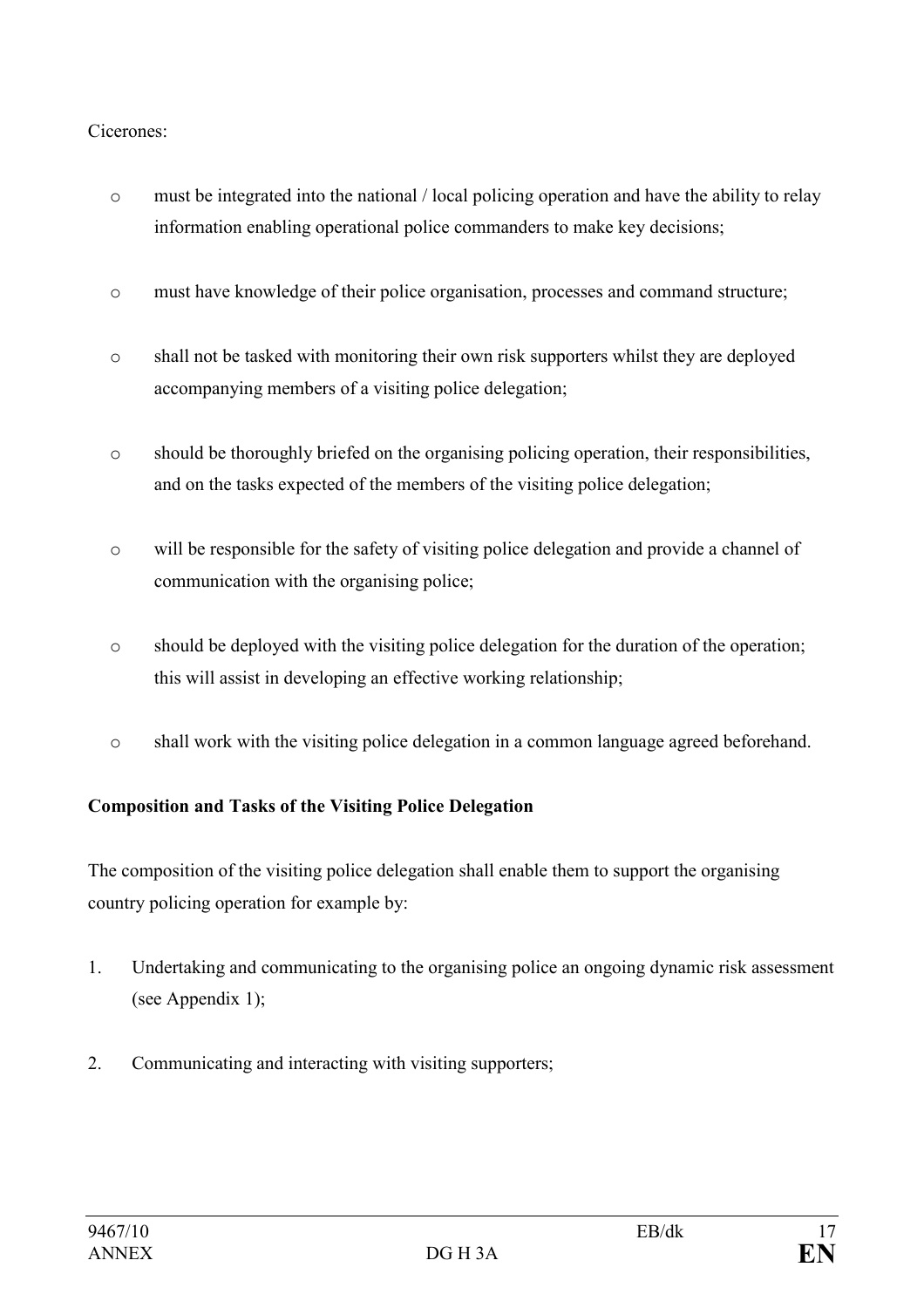3. If allowed in the national legislation of the organising country and subject to the agreement of the organising country intelligence and evidence gathering on behalf of the organising police or for their own purposes.

Depending on the exact nature of the support to be provided the composition of the delegation could be as follows:

- 1. a Head of Delegation who is functionally and hierarchically in charge of the visiting police delegation;
- 2. a Liaison Officer (or more if agreed by the respective NFIPs) who is responsible in particular for the exchange of information between his / her home country and the organising country;
- 3. an Operations Coordinator who is responsible for coordinating the work of the visiting police officers;
- 4. operational police officers (in plain clothes or uniform) with spotting, supporter liaison, escorting and other duties;
- 5. a spokesperson / press officer. The Head of the visiting police delegation can, if considered appropriate, act as a spokesperson and / or have his/her own press officer.

# Key Tasks:

# Liaison Officer and /or Operations Co-ordinator

The assignment of a Liaison Officer and /or an Operations Co-ordinator should enable an effective exchange of information between the visiting and organising country authorities in connection with a one off football match or a tournament.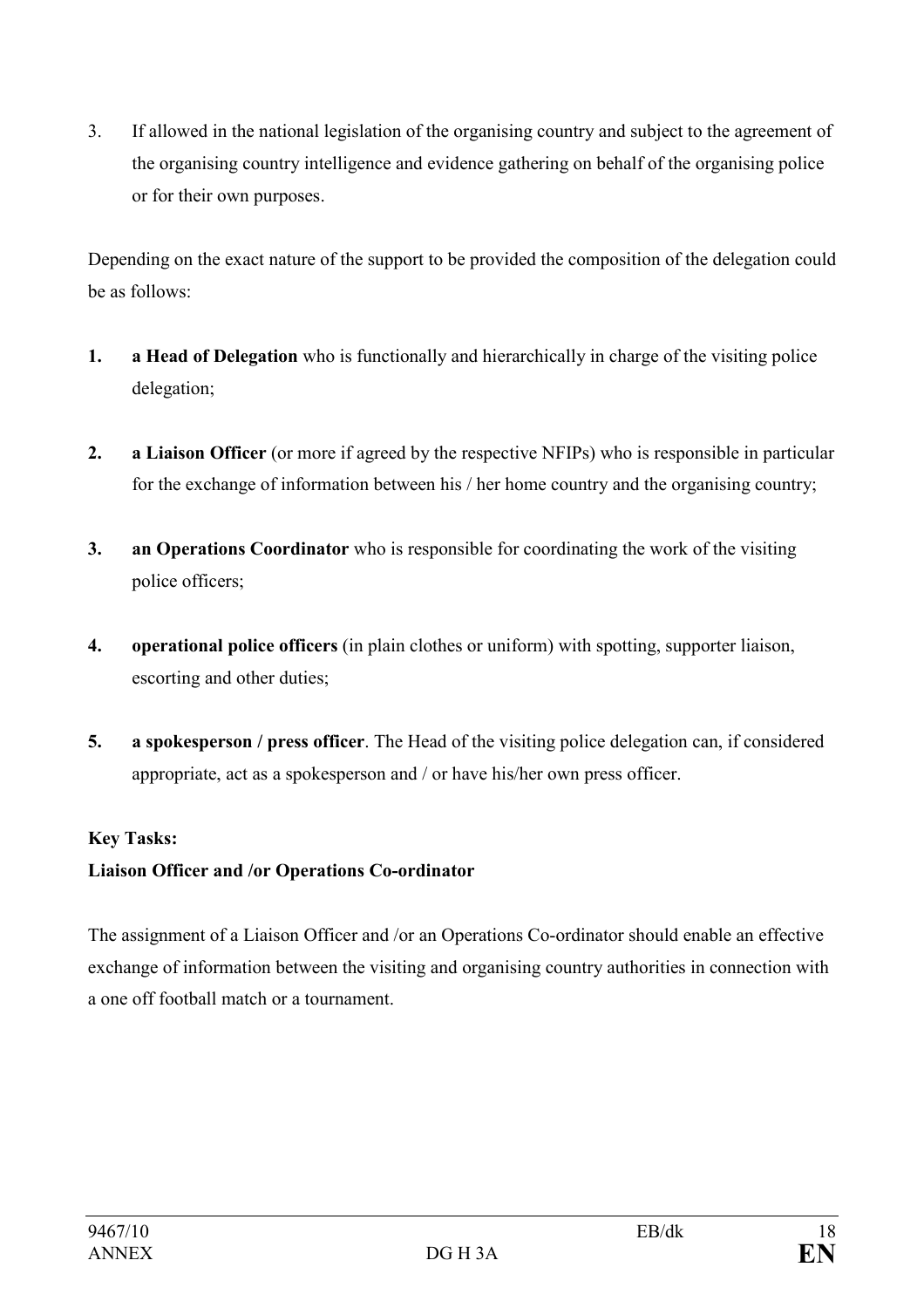It is possible for both roles to be performed by the same officer. Whether this is appropriate is a decision for the organising and visiting police to agree on a case by case basis prior to deployment in the organising country.

The Liaison Officer/Operations Co-ordinator must, as a minimum requirement, have:

- o a good working knowledge of this handbook;
- o an understanding of the processes required to facilitate the international exchange of information;
- o the ability to represent their country and their role effectively when liaising with the organising police services (i.e. be diplomatic, self-confident, independent and able to communicate in a common language agreed beforehand);
- o a background knowledge of the situation concerning football related violence / disorder in their country.

The main tasks of a Liaison Officer/Operations Co-ordinator can be summarised as:

- o gathering and transferring information / intelligence between their delegation and the organising / local police;
- o ensuring effective deployment of their operational police officers (in uniform and / or plain clothes) in order to play an integral role in the organising police operation for the event;
- o providing timely and accurate advice to the organising / local police commander.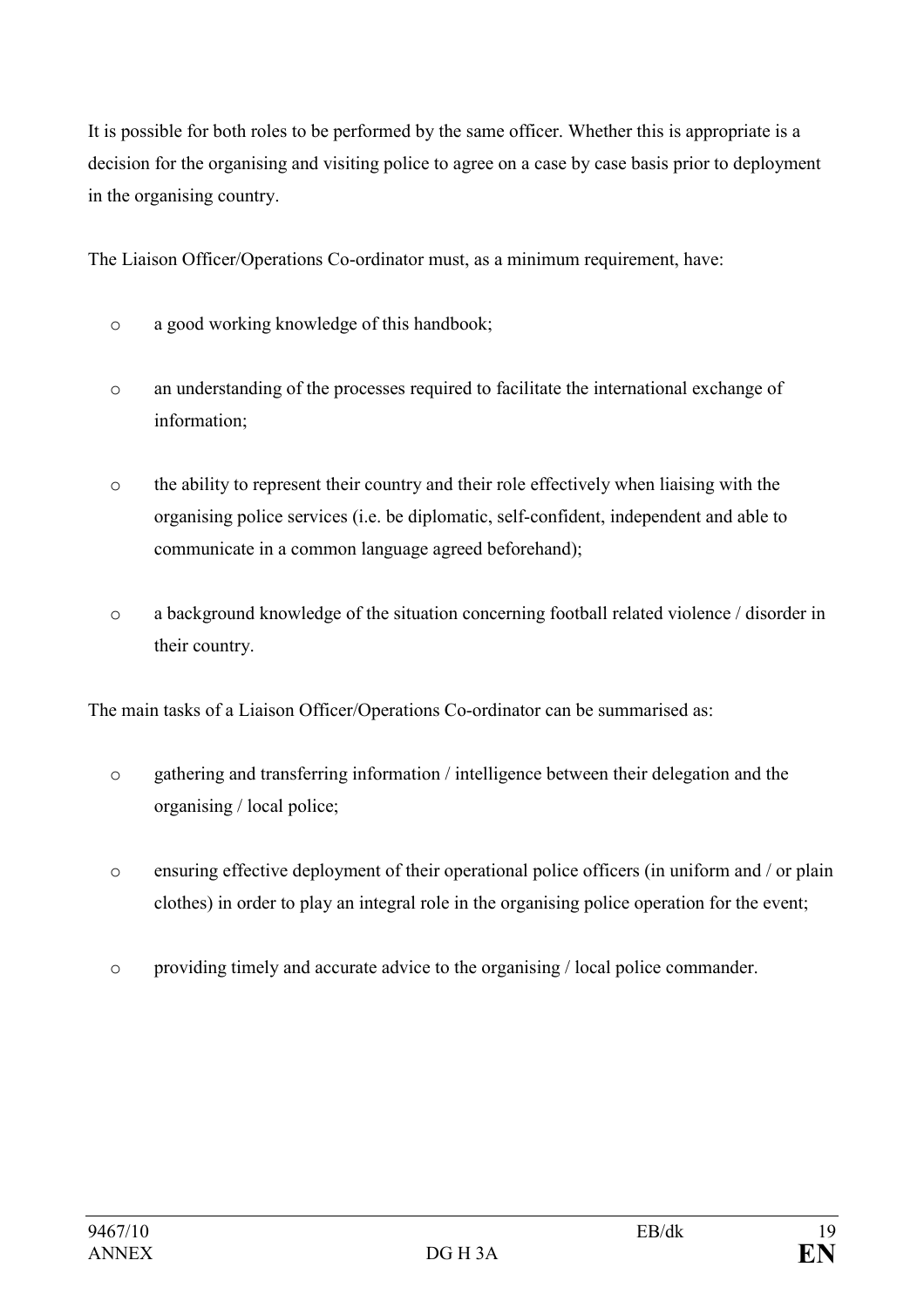During international tournaments the Liaison Officer is likely to be based in a single or bi-national Police Information Co-ordination Centre (PICC) whilst the Operations Co-ordinator may be based in a local information centre in the area where the match will be played. For one off matches they may be based in the organising country NFIP or other appropriate environment.

For a one off match the Liaison Officer/Operations Co-ordinator shall work closely with the police of the organising city.

In order to perform their functions effectively the organising police shall provide the Liaison Officers/Operations Co-ordinators with access to the relevant technical equipment.

# Operational Police Officers

A well balanced deployment of visiting operational police officers, whether in uniform or plain clothes (commonly referred to as spotters), can:

- o be used by the organising police as a means of interacting with visiting supporters in order to assist crowd management;
- o assist in reducing the anonymity of risk supporters in a crowd, and their ability to instigate and / or participate in acts of violence or disorder without further consequences;

The officers should have experience in the policing of football matches in their own country.

They:

- o will have the skills and experience to communicate effectively (where appropriate) in order to influence the behaviour of supporters; and / or
- o are specialists in the behaviour of, and the potential risks posed by their supporters; and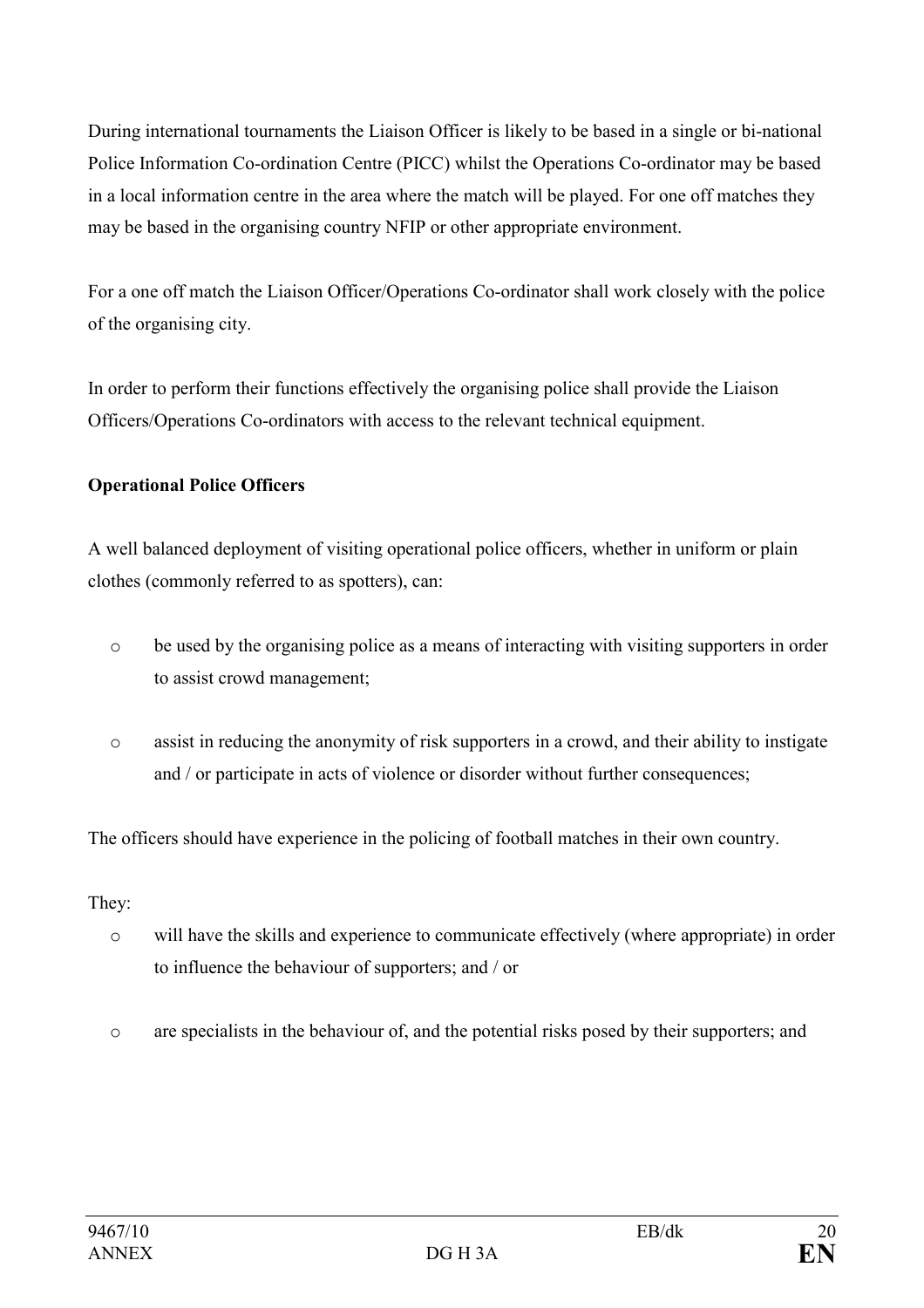o are able to communicate effectively during the event to organising country police commanders, via their Liaison Officer /Operations Co-ordinator, information about the type of risk they might pose at any given time and place.

Members of visiting police delegations should be able to communicate positive, as well as negative issues concerning their team / national supporters. This will allow the organising country police commanders to make balanced decisions around the need to intervene or facilitate legitimate supporter behaviour.

It is important to emphasise here that the primary role of visiting operational police officers is advisory and not operational or decision making.

Subject to the agreement of the organising country, visiting operational police officers can also be deployed to gather intelligence / evidence through the use of agreed equipment for use by the organising police or for prosecution purposes in their own country.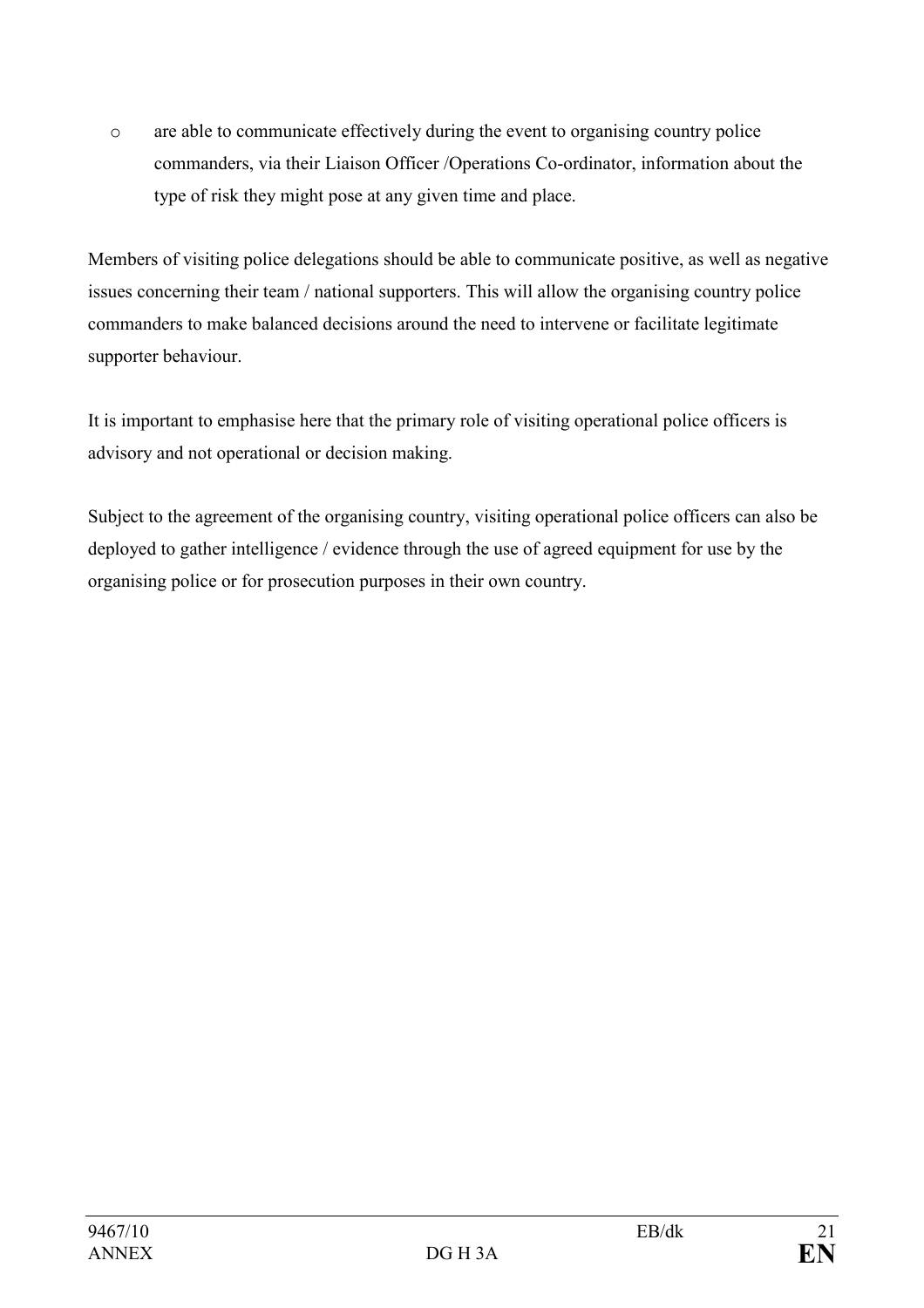# CHAPTER 3

# Cooperation between police forces during the event

Maximum use should be made of the support and added value that a visiting police delegation can provide to organising police operations.

The visiting police delegation should be informed about the organising police organisation's operational plan (including their crowd management philosophy and behavioural tolerance levels). They shall be fully integrated into the organising police operation (and given the possibility to attend and participate in pre-match briefing and post-match debriefing meetings).

As regards the use of languages, arrangements shall be made in advance by the countries concerned.

The organising police and the visiting police delegation shall keep their respective NFIPs informed of developments throughout the operation and submit to their NFIP a post-match report within 7 days.

The members of the visiting police delegation shall be shielded from the media unless specific arrangements have been agreed with the head of the delegation.

The visiting police delegation should always ensure that their actions do not unnecessarily jeopardise the safety of other persons<sup>1</sup>.

In case of emergency (i.e. when there is an immediate threat for his/her physical safety) or when it is jointly agreed for tactical reasons, visiting police officer(s) who are not deployed in uniform shall use the standard luminous and distinctive visiting police identification vests, as described in Appendix 3. Each visiting police officer shall bring this vest when he/she travels abroad.

 $\frac{1}{1}$ See Articles 21 & 22 of the Prum Council Decision on civil and criminal liability.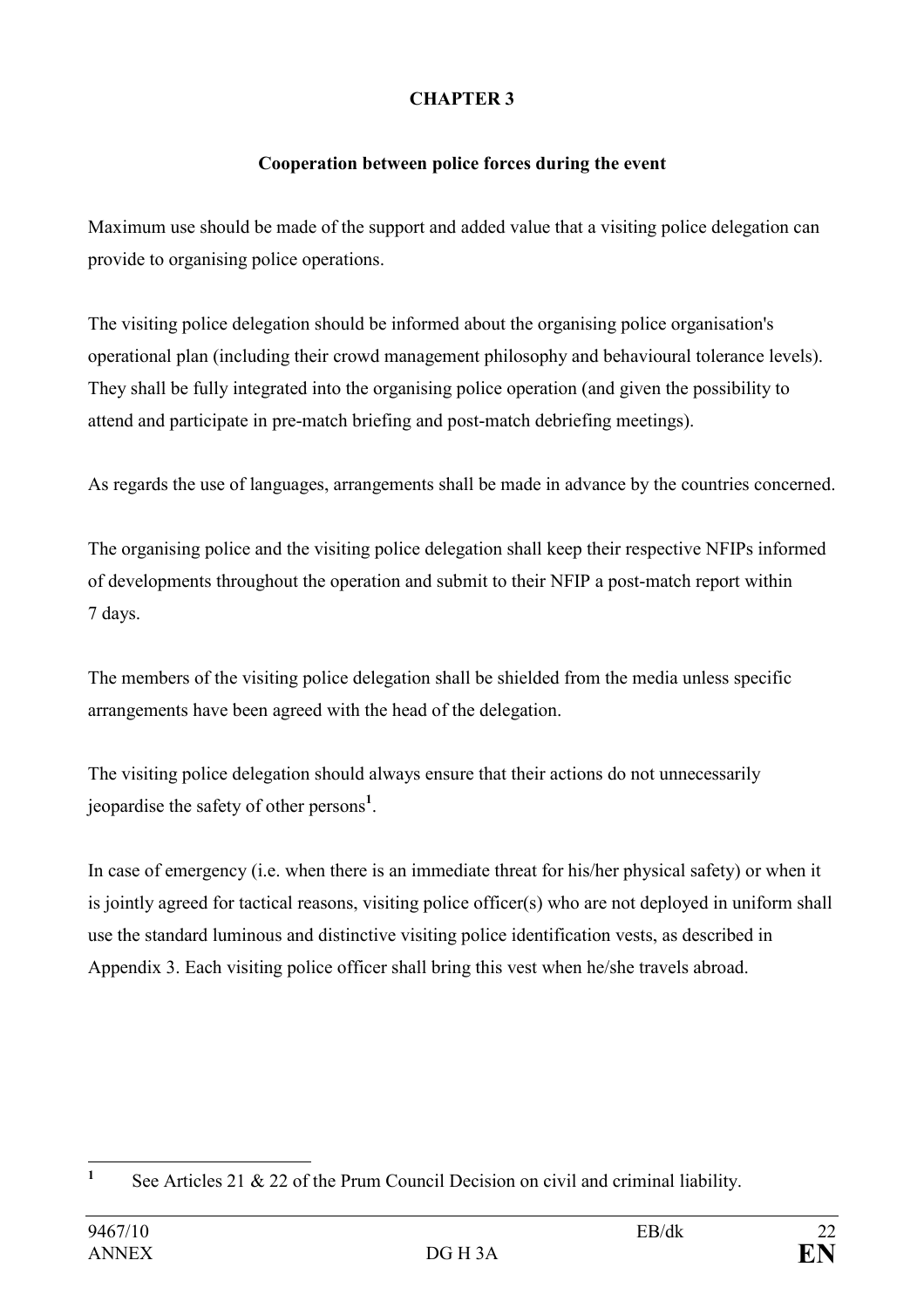The police force of the organising country, in consultation with the football organisers, shall ensure that the visiting police delegation has, when appropriate, stadium access and accreditation (seating is not required) to enable the delegation to carry out their tasks effectively. Stewards and other safety and security personnel should be made aware of this at their briefing(s) prior to the game.

Countries which have the legal possibility to prevent risk supporters from travelling abroad should take all the necessary measures to achieve this objective effectively and should inform the organising country accordingly. Each country should take all possible measures to prevent its own citizens from participating in and/or organising public order disturbances in another country.

The police of the organising country should seek to have available interpreters for the languages spoken by supporters from visiting countries. This could save visiting police delegations from having to undertake this task, which would keep them from actual operational tasks. These interpreters could also facilitate communication between the organising country's police and the visiting police delegation.

# CHAPTER 4

# Cooperation between police and the organiser

#### SECTION 1: Role of the organiser

The organisers of football matches with an international dimension should do everything in their powers to ensure safety and effective crowd management at the stadium, before, during and after the match, so that the police can be deployed as efficiently as possible.

A coordinated approach between all the parties involved is a prerequisite of an efficient strategy for the organisation of football matches with an international dimension. Close cooperation between the organiser, the private partners involved, the public authorities and the police is therefore strongly recommended.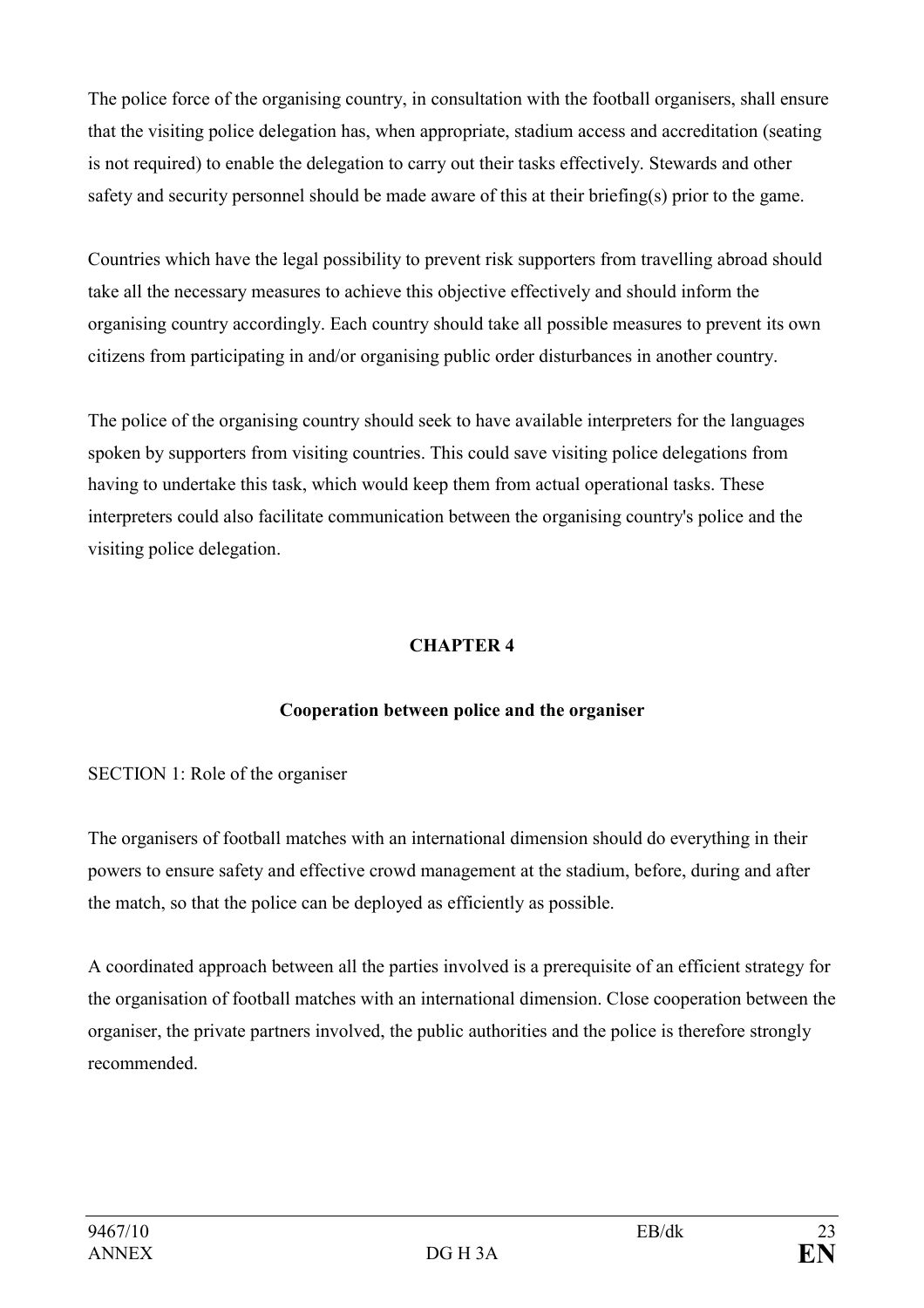In order to minimise safety and security risks the authorities and/or the police should impose on the organiser minimum requirements which they have to meet in order to organise football matches with an international dimension. To this end the Council of Europe checklist can be used (see Chapter 9).

SECTION 2: Cooperation between police and the organiser

The organiser should appoint an individual as being responsible for safety within the stadium (commonly referred to as the Safety Officer). It is important that the police liaise closely with this individual.

The police and the organisation responsible for safety within the stadium should work together on a complementary basis, without prejudice to each side's own responsibilities, competencies and tasks, which are determined by national law and/or laid down or specified in a written agreement between the organiser and the police.

Unless determined by national law, this agreement should indicate what tasks shall be undertaken by the organiser and what tasks by the police, focusing on particular on the respective roles of the safety officer and police ground commander, and those of the safety personnel and of police officers.

Unless determined by national law, the agreement should also specifically identify:

- o who should undertake pre entry cordons and searching;
- o who should be in charge of measures to monitor and manage crowd movement and take decisions to open or close gates or turnstiles;
- o what assistance police officers will provide to safety personnel and/or vice versa in preventing trouble or dealing with troublemakers;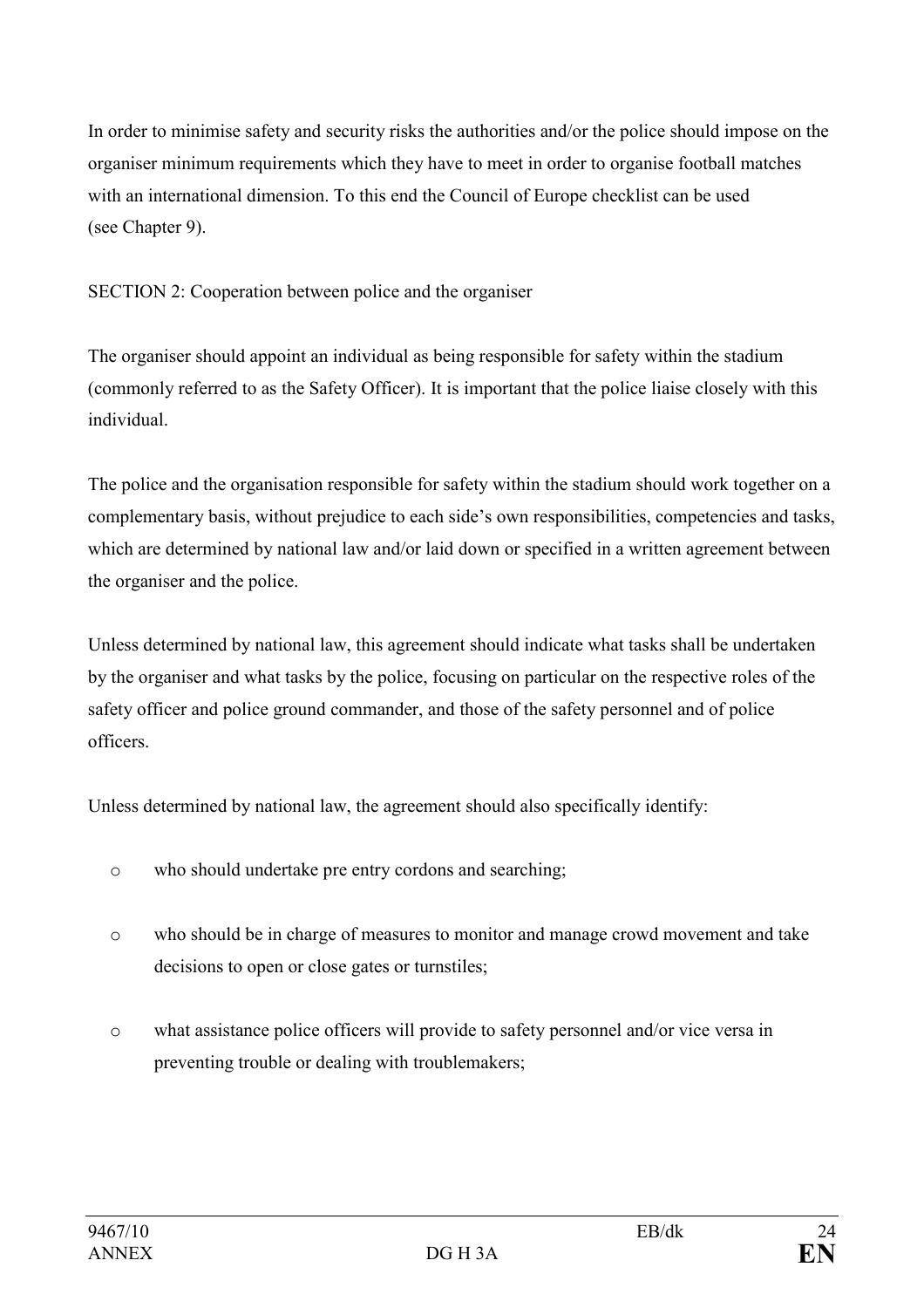- o who shall decide that the start of the match shall be delayed and in what circumstances (normally the organiser on safety grounds, the police in case of actual or potential public disorder);
- o who shall decide and in what circumstances that a match shall be abandoned and who shall be responsible for liaison with the referee;
- o the circumstances in which the police shall take control of all or part of the stadium, the procedure for doing so and for the eventual return of control to the organiser;
- o who shall direct and supervise evacuation of the stadium and in what circumstances;
- o who shall inform the emergency services of any incident requiring or likely to require their presence;
- o who shall activate the organiser's emergency procedures.

# CHAPTER 5

# Co-operation between police and justice and prosecuting agencies

The contents of this chapter should be seen in the context of wide variations in the structure and competencies of justice and prosecuting agencies in Member States.

There can be significant benefits from close cooperation between police and justice and prosecuting agencies both in respect of one-off matches and tournaments.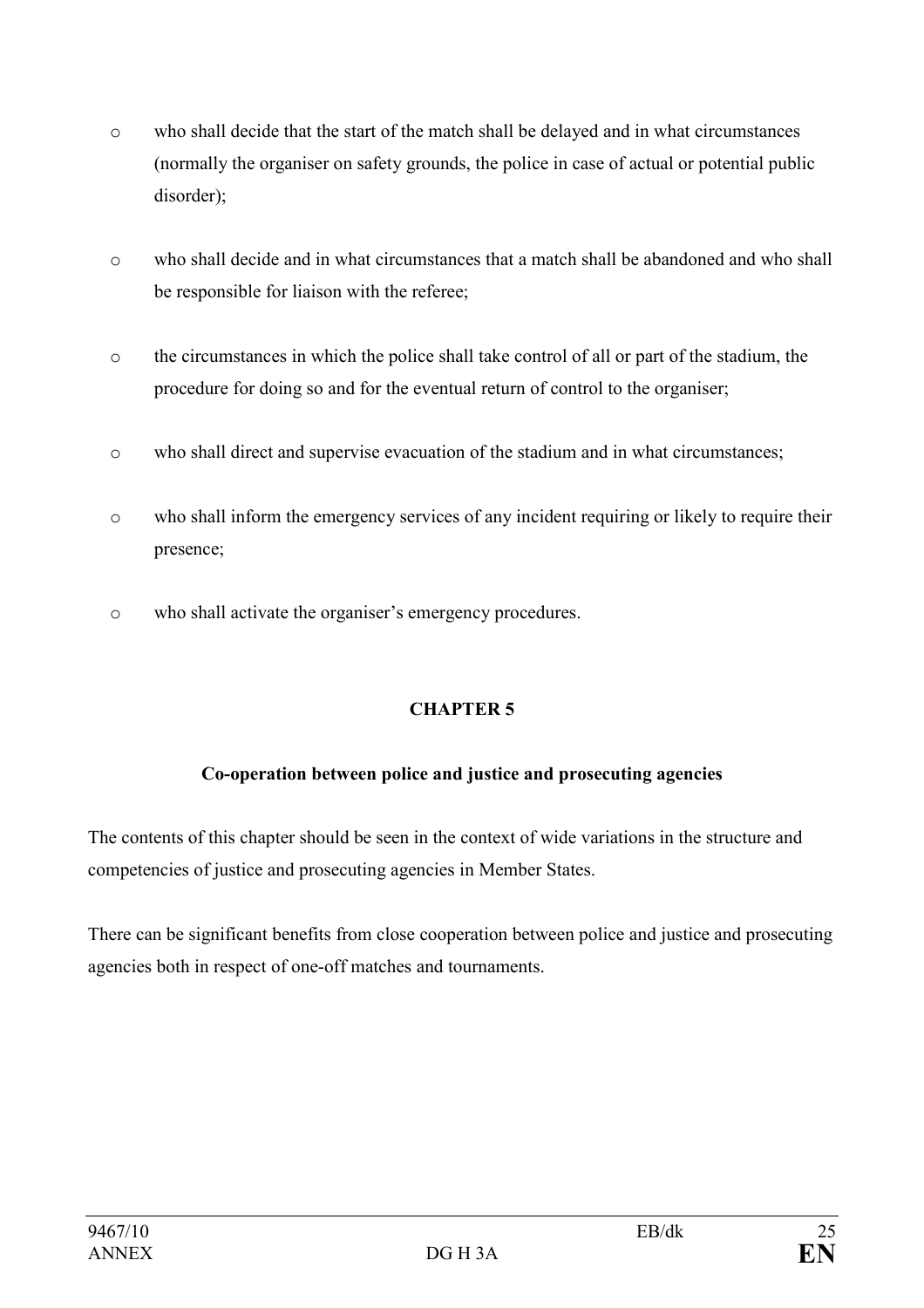Whilst the organising country has sovereignty and jurisdiction to deal with all alleged event related offences, the police and other authorities in Member States and EU competent bodies (e.g. Eurojust) also have a responsibility to assist and support the justice and prosecuting agencies in the organising country.

All Member States should ensure that it is possible to deal quickly and appropriately with event related offences.

The organising police and other authorities should inform visiting police and supporters of relevant domestic legislation and / or criminal, civil or administrative procedures together with the maximum penalties for the most common football related offences.

Existing multi-lateral agreements on mutual legal assistance (MLA) should be fully utilised for all football matches with an international dimension where appropriate and additionally an organising country may agree bilateral arrangements with any other country for enhanced MLA before, during and after the event.

The NFIP of the supporting country / countries should inform the organising NFIP:

- o of any legal possibilities (e.g. football banning orders / exit bans) they have to prevent risk supporters attending the event;
- o what possibilities can be offered, in accordance with national or international law, to the visiting police delegation and / or other competent agency (e.g. visiting liaison prosecutors) within the framework of the bilateral agreement between the countries involved to gather evidence of any football-related offences committed by visiting supporters;
- o what offences committed in the organising country could be prosecuted in the supporting country (upon the return of the offender).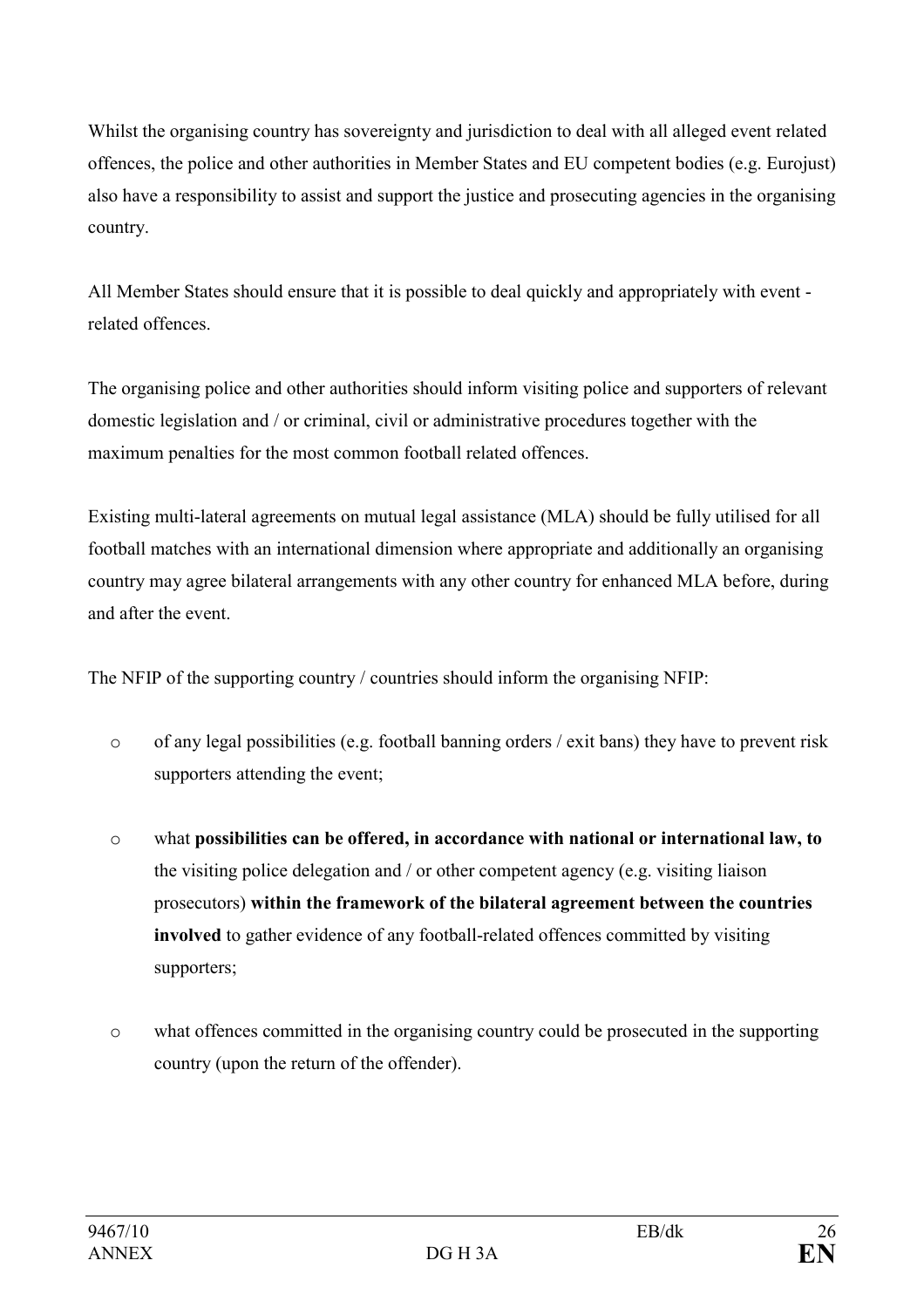The organising country may invite any other countries to send a liaison prosecutor/judge or other body with prosecutor power to be present during the event.

It is recommended that the relevant organising authority, in accordance with the national law including data protection, provides the visiting police delegation and/ or competent agency (e.g. visiting liaison prosecutors) with information from judicial or court records and police or investigative reports, including arrest records, of their nationals.

Alternately, a supporting country may agree to have a liaison prosecutor/judge or other body with prosecutor power available on call to travel to the organising country at its request, or appoint a designated liaison prosecutor / judge or other body with prosecutor power for liaison with the organising authority.

Within the scope of national legislation the supporting NFIP(s) will attempt to answer promptly requests for further information on arrested individuals, such as details of previous convictions, including football-related offences.

All costs related to liaison prosecutors/judges or other body with prosecutor power being sent to the organising country should be subject to bi-lateral agreement.

The organising country will provide the necessary means of communication and other facilities for the visiting liaison prosecutors/judges or other body with prosecutor power.

# CHAPTER 6

# Co-operation between police and supporters

Police liaison with supporter groups at national and local level can have a significant impact in minimising safety and security risks at football matches with an international dimension. This cooperation can however be undermined if there is a perception that supporter representatives are working on behalf of the police and for example sharing personal data.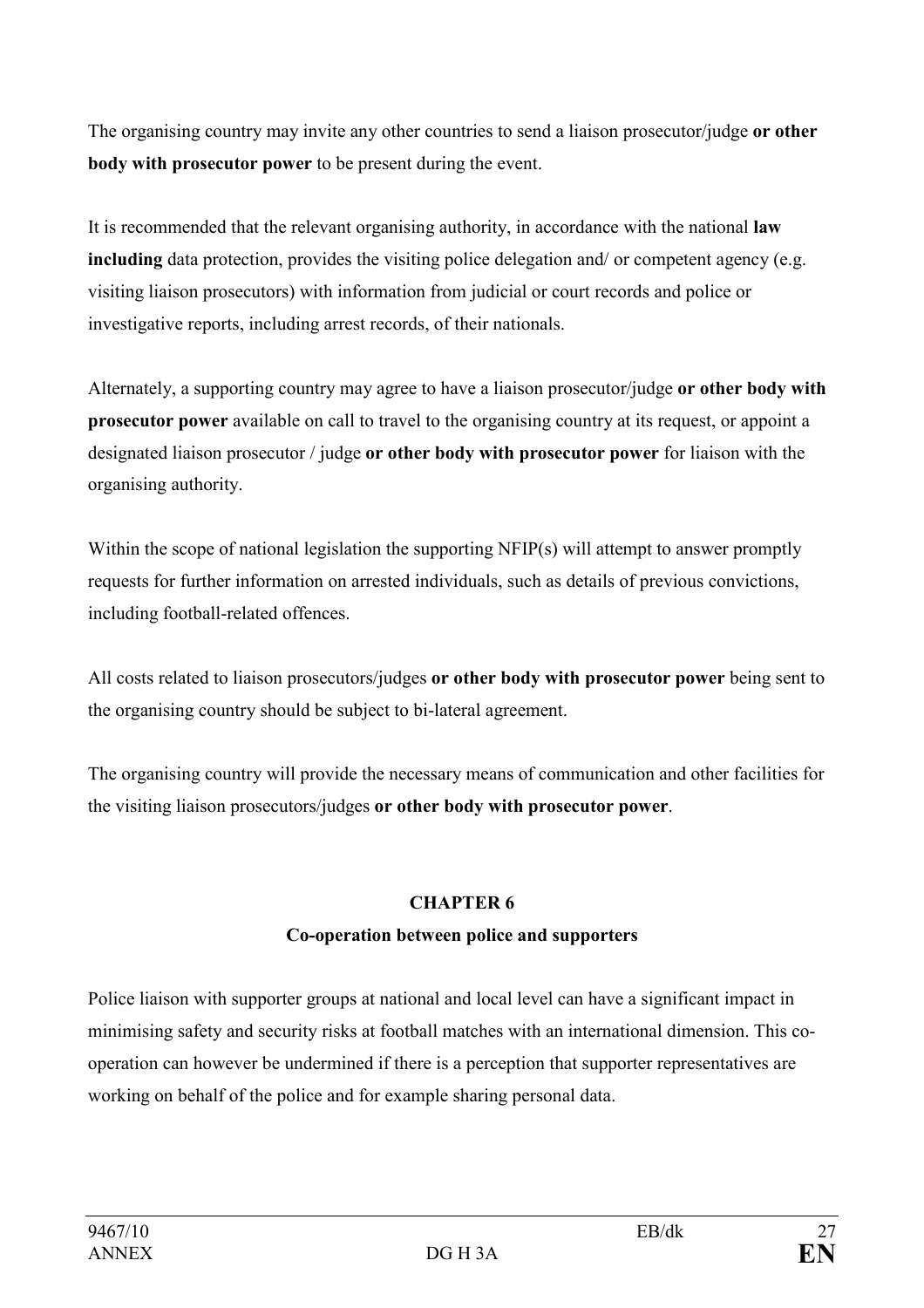Organising police and other authorities should take account of the potential benefits associated with supporter led / supporter related initiatives such as Fan Embassies, Fan Projects and Fan Liaison Officers / Representatives.

Visiting police delegations and supporter representatives can help ensure that organising police are aware of the character and culture of the visiting supporters. This should be taken into account as part of the organising police dynamic risk assessment process.

Ongoing co-operation and communication between police and supporter groups can help provide a basis for a safe, secure and welcoming atmosphere for all supporters, and can provide a channel for relaying important information such as travel advice, access routes to the stadium, applicable legislation and behavioral tolerance levels. This could also include the provision of an easily accessible contact and information point where supporters could address their questions.

Pursuing this approach has been shown to contribute towards promoting self-policing amongst supporters and facilitating early and appropriate intervention in respect of emerging security problems or risks.

# CHAPTER 7

# Communication and Media Strategy

# Communication Strategy

An effective and transparent communications strategy is integral to a successful safety and security concept for football matches, tournaments and other sporting events with an international dimension.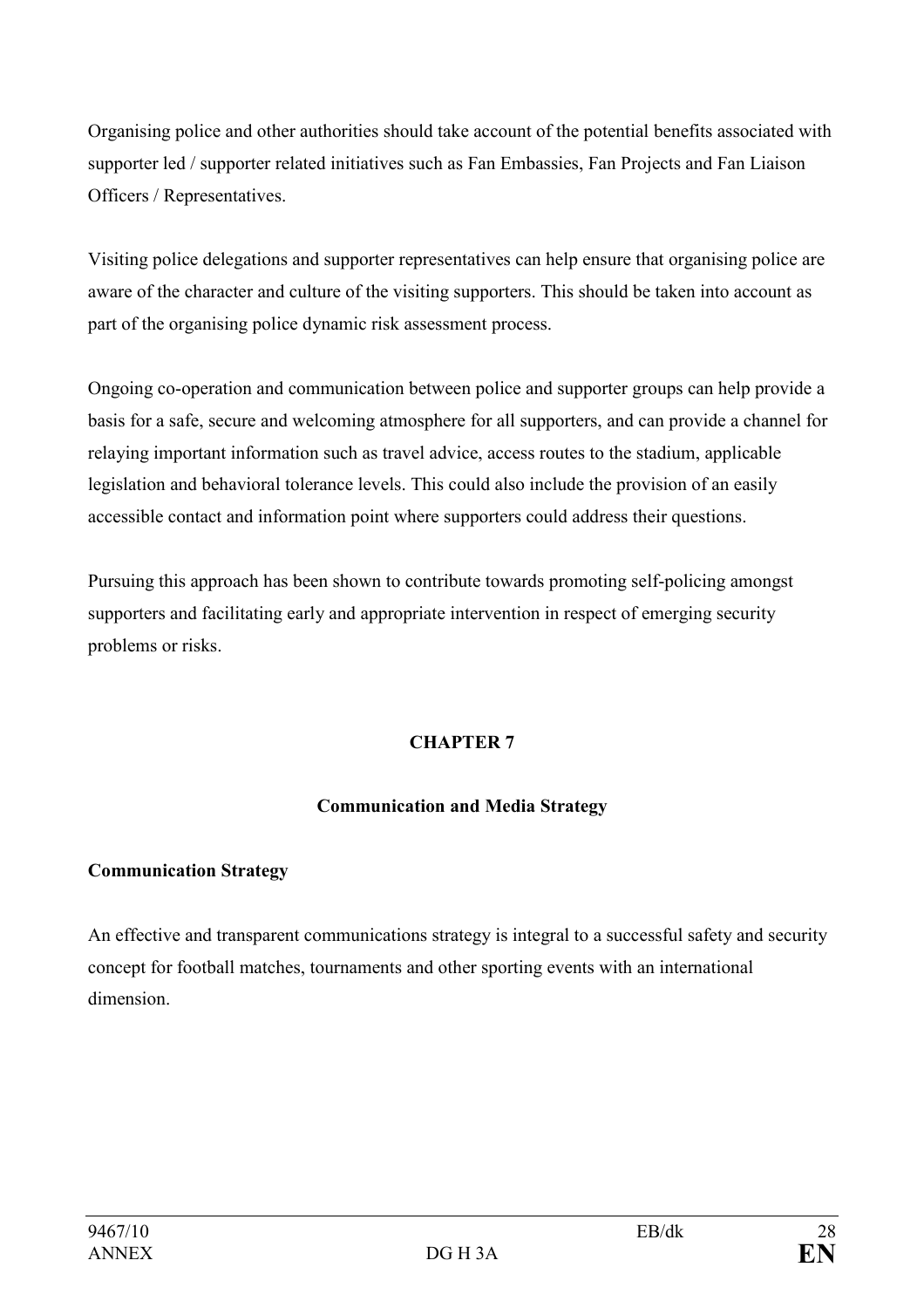Organising country policing agencies should, therefore, work closely with governmental and local agencies, football authorities/organiser, the media and supporter groups in the preparation and delivery of a comprehensive multi-agency communications strategy.

An effective multi-agency media strategy is a crucial aspect of any communication strategy in terms of providing all parties, notably visiting supporters, with important information such as travel advice, access routes to the stadium, applicable legislation and behavioral tolerance levels.

The central aim should be to support a positive image of the event among home and visiting supporters, local communities, the general public and individuals participating in the safety and security operations. This can help generate a welcoming environment for all involved and play a major contributory role in minimising safety and security risks.

## Media Strategy

The police (and wider multi-agency) media strategy should at least aim to:

- o provide information in a proactive, open and transparent manner;
- o provide information on safety and security preparations in a reassuring and positive manner;
- o communicate the police intention to facilitate the legitimate intentions of supporters;
- o make clear what kinds of behaviour will not be tolerated by the police;

The police should work closely with governmental and local agencies, football authorities /organisers and, where appropriate, supporter groups in establishing and delivering a multi-agency media strategy which:

- o proactively promotes positive images of the event;
- o ensures clarity of responsibility among police and partner agencies in terms of who has the lead in communicating with the media on the various aspects of safety and security (and beyond);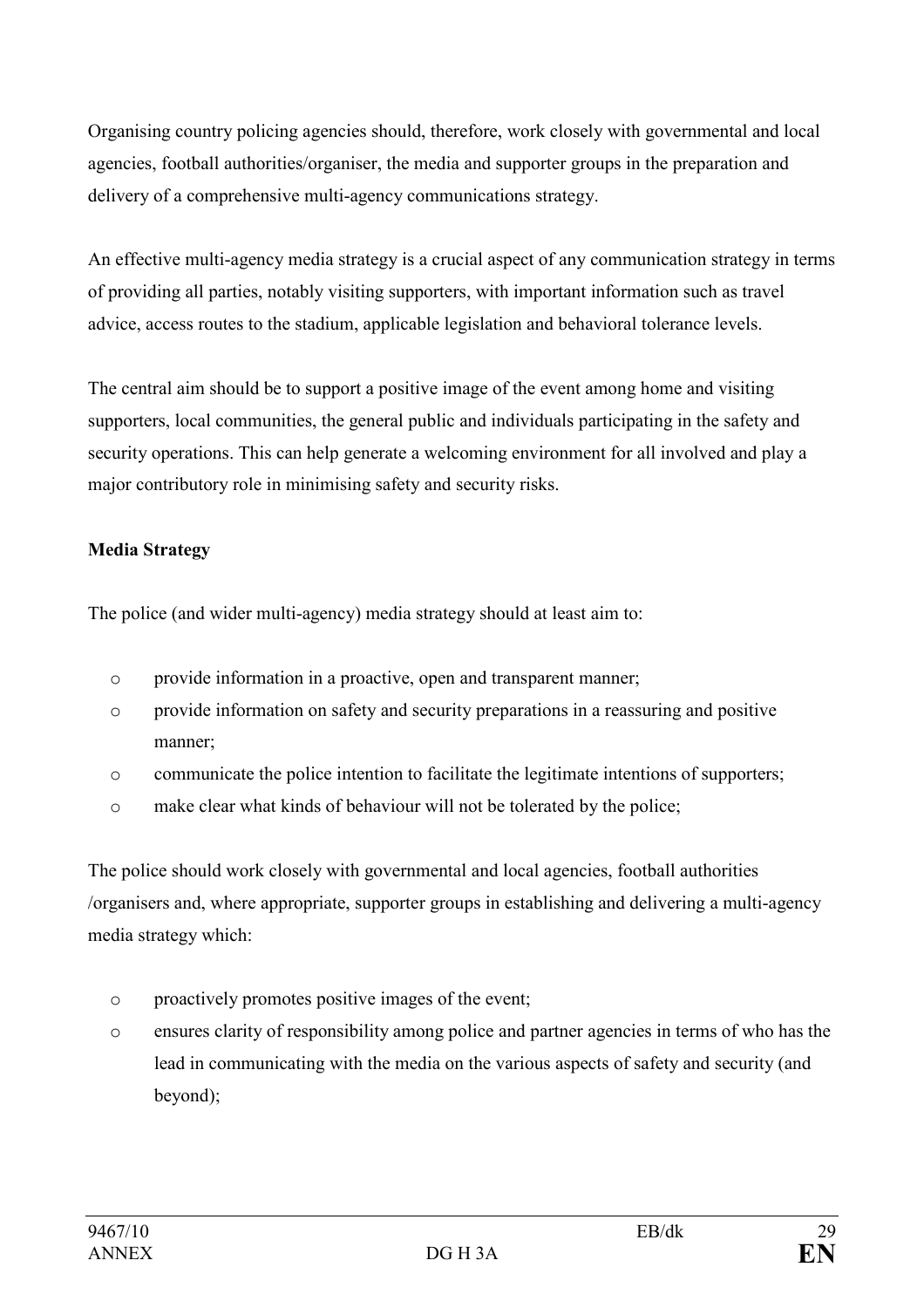- o provides common background and briefing information for all police and partner agency spokespersons (briefing material should be regularly updated to take account of recurring themes or questions and emerging risks or events);
- o ensures that factual information is released to the media and / or on the internet on a regular basis in the build up, during and after the event;
- o provides opportunity for press/media briefings on a regular basis;
- o takes account of the needs/interests of different categories of journalists/media.

## CHAPTER 8

## EU Football Expert meeting

It is highly recommended that each Presidency holds an expert meeting concerning:

- o the recommendations mentioned in Chapters 1 to 7;
- o new trends/developments in supporter behaviour;
- o international links between supporter groups;
- o sharing of good policing practice;
- o any other issues of interest.

The EU Football Expert meeting can commission subgroups of experts to consider emerging issues in the field of security in connection with football matches and make recommendations.

The Presidency shall report to the Council on the result of the meeting. This report replaces the annual questionnaire on football hooliganism required by document 8356/01 ENFOPOL 40.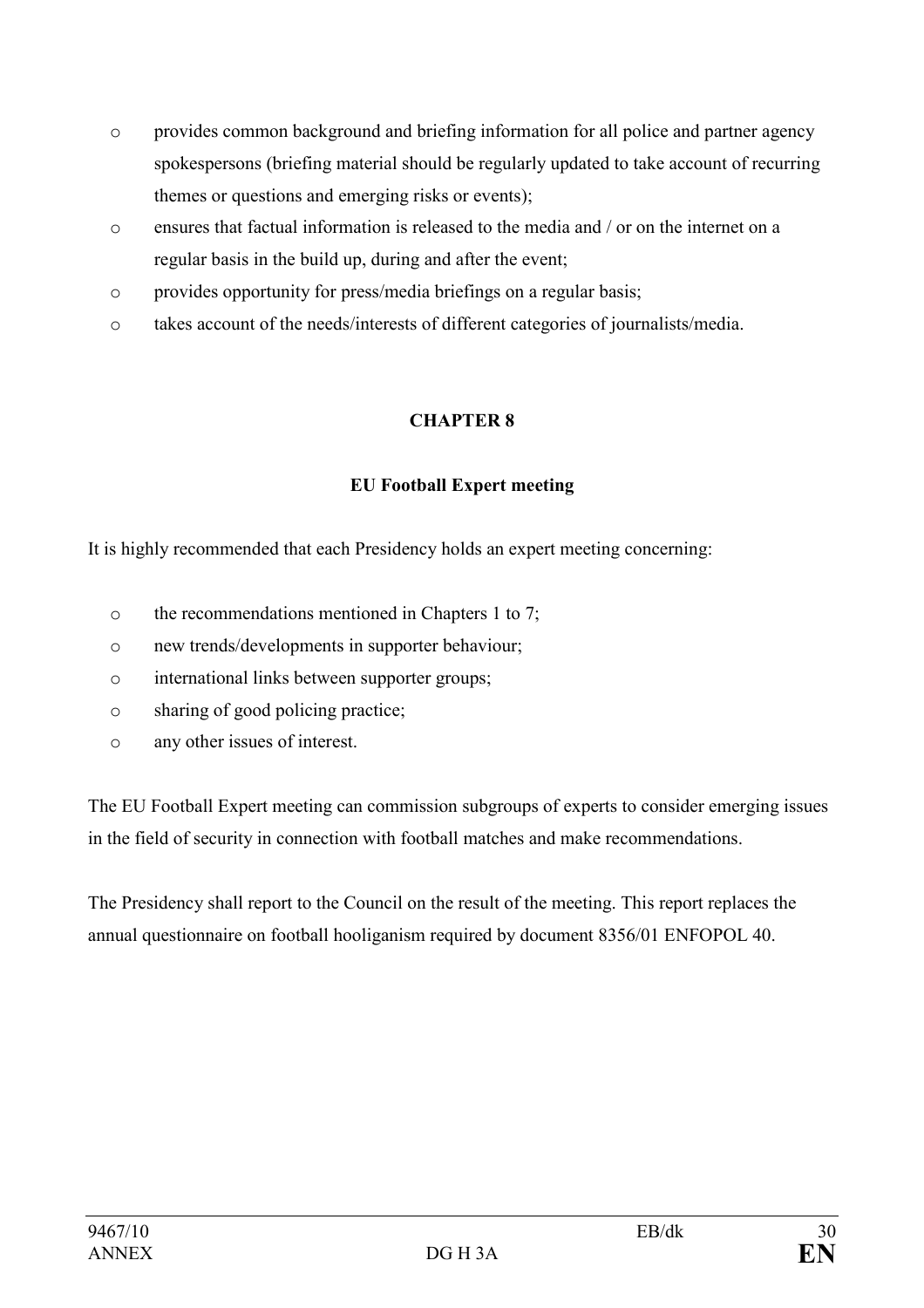#### CHAPTER 9

### List of relevant documents on safety and security at football matches

#### SECTION 1: List of documents previously adopted by the EU Council

- 1. Council Recommendation of 30 November 1993 concerning the responsibility of organisers of sporting events.
- 2. Council Recommendation of 1 December 1994 concerning direct, informal exchanges of information with the CCEEs in the area of international sporting events (network of contact persons).
- 3. Council Recommendation of 1 December 1994 concerning exchange of information on the occasion of major events and meetings (network of contact persons).
- 4. Council Recommendation of 22 April 1996 on guidelines for preventing and restraining disorder connected with football matches, with an annexed standard format for the exchange of police intelligence on football hooligans (OJ C 131, 3.5.1996, p. 1).
- 5. Joint action of 26 May 1997 with regard to cooperation on law and order and security (OJ L 147, 5.6.1997, p. 1).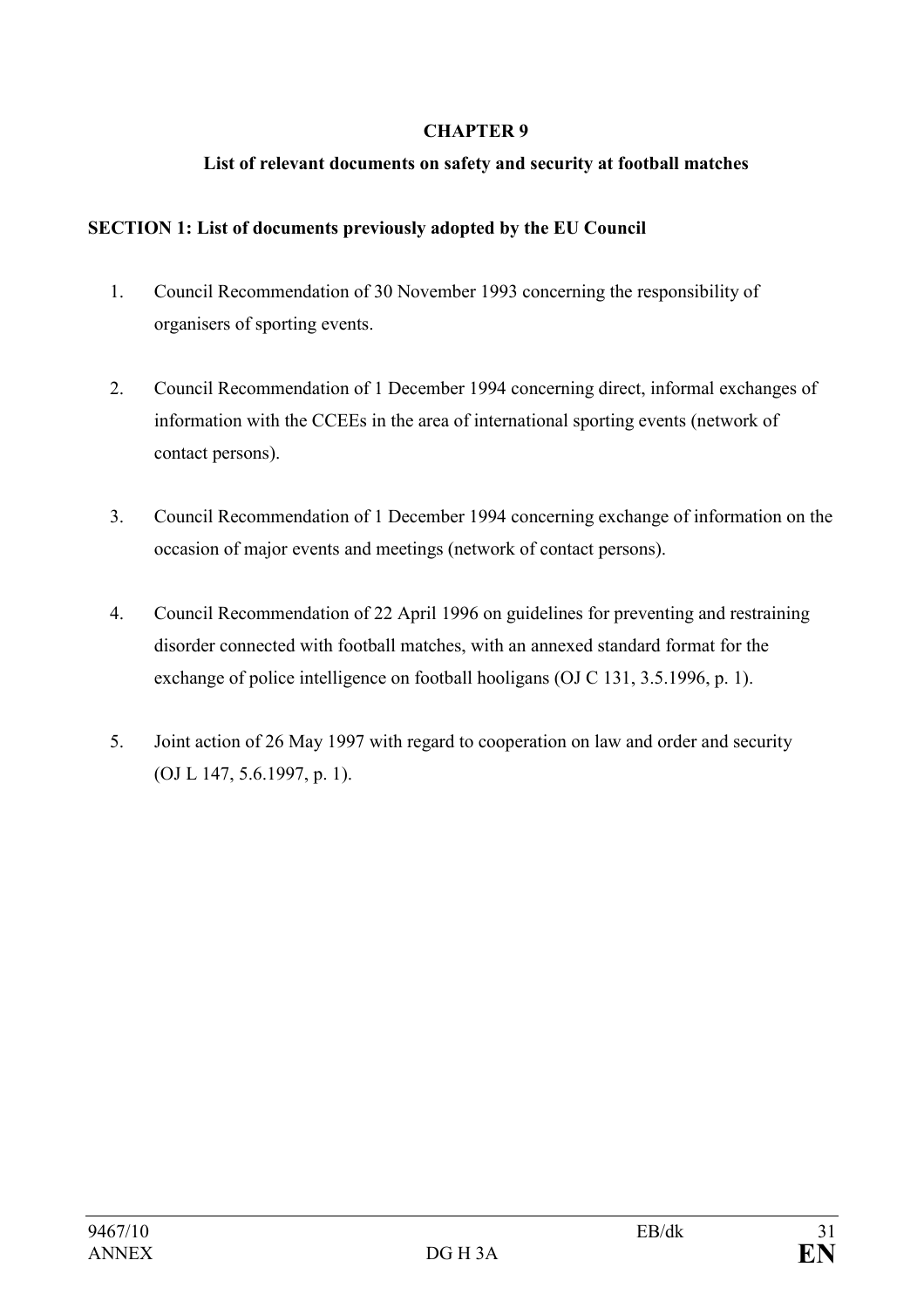- 6. Council Resolution of 9 June 1997 on preventing and restraining football hooliganism through the exchange of experience, exclusion from stadiums and media policy (OJ C 193, 24.6.1997, p. 1).
- 7. Council Resolution of 21 June 1999 concerning a handbook for international police cooperation and measures to prevent and control violence and disturbances in connection with international football matches (OJ C 196, 13.7.1999, p. 1).
- 8. Council Resolution of 6 December 2001 concerning a handbook with recommendations for international police cooperation and measures to prevent and control violence and disturbances in connection with football matches with an international dimension, in which at least one Member State is involved (OJ C 22, 24.1.2002, p. 1).
- 9. Council Decision of 25 April 2002 concerning security in connection with football matches with an international dimension (OJ L 121, 8.5.2002, p. 1).
- 10. Council Resolution of 17 November 2003 on the use by Member States of bans on access to venues of football matches with an international dimension (OJ C 281, 22.11.2003, p. 1).
- 11. Council Resolution of 4 December 2006 concerning a handbook with recommendations for international police cooperation and measures to prevent and control violence and disturbances in connection with football matches with an international dimension, in which at least one Member State is involved (OJ C 322, 29.12.2006, p.1-39).
- 12. Council Decision of 12 June 2007 amending Decision 2002/348/JHA concerning security in connection with football matches with an international dimension (OJ L 155, 15.6.2007, p.76 - 77).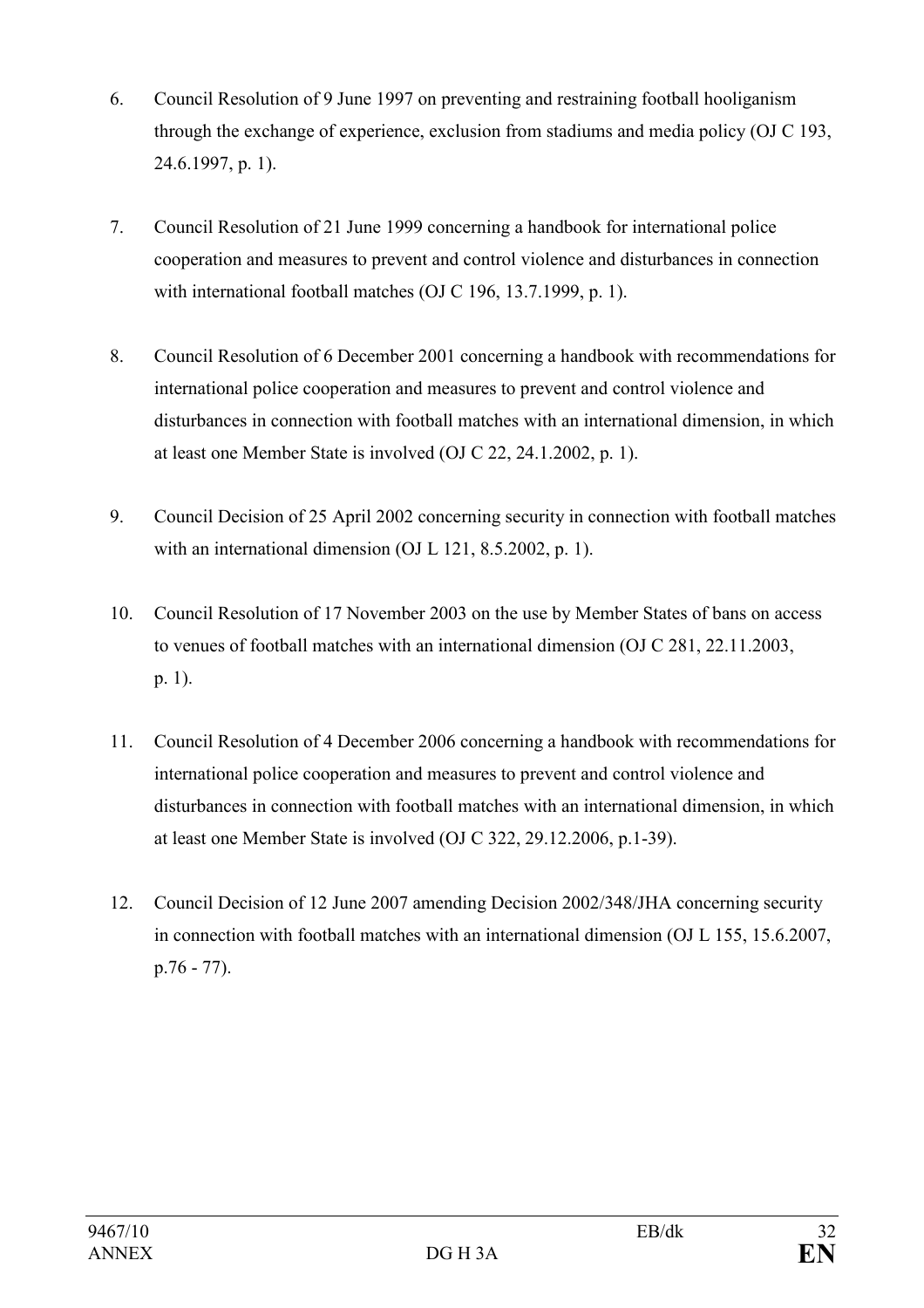SECTION 2: List of documents previously adopted by the Standing Committee of the European Convention on Spectator Violence and Misbehaviour at Sports Events and in particular at Football Matches (Council of Europe)

- 1. European Convention on spectator violence and misbehaviour at sport events and in particular at football matches.
- 2. Recommendation Rec (1999) 1 on Stewarding.
- 3. Recommendation Rec (1999) 2 on the removal of fences in stadiums.
- 4. Recommendation Rec (2001) 6 of the Committee of Ministers to member states on the prevention of racism, xenophobia and racial intolerance in sport.
- 5. Recommendation Rec (1989) 1 on guidelines for ticket sales and
- 6. Recommendation Rec (2002) 1 on guidelines for ticket sales at international football matches.
- 7. Recommendation Rec (2003) 1 on the role of social and educational measures in the prevention of violence in sport and handbook on the prevention of violence in sport.
- 8. Recommendation Rec (2008) 1 on the checklist of measures to be taken by the organisers of professional sporting events and by the public authorities.
- 9. Recommendation Rec (2008) 2 on the use of visiting stewards.
- 10. Recommendation Rec (2008) 3 on the use of pyrotechnical devices at sport events.
- 11. Recommendation Rec (2009) 1 on the use of public viewing areas at large scale sport events.
- 12. Recommendation on hospitality principles when organising sports events (not finished yet).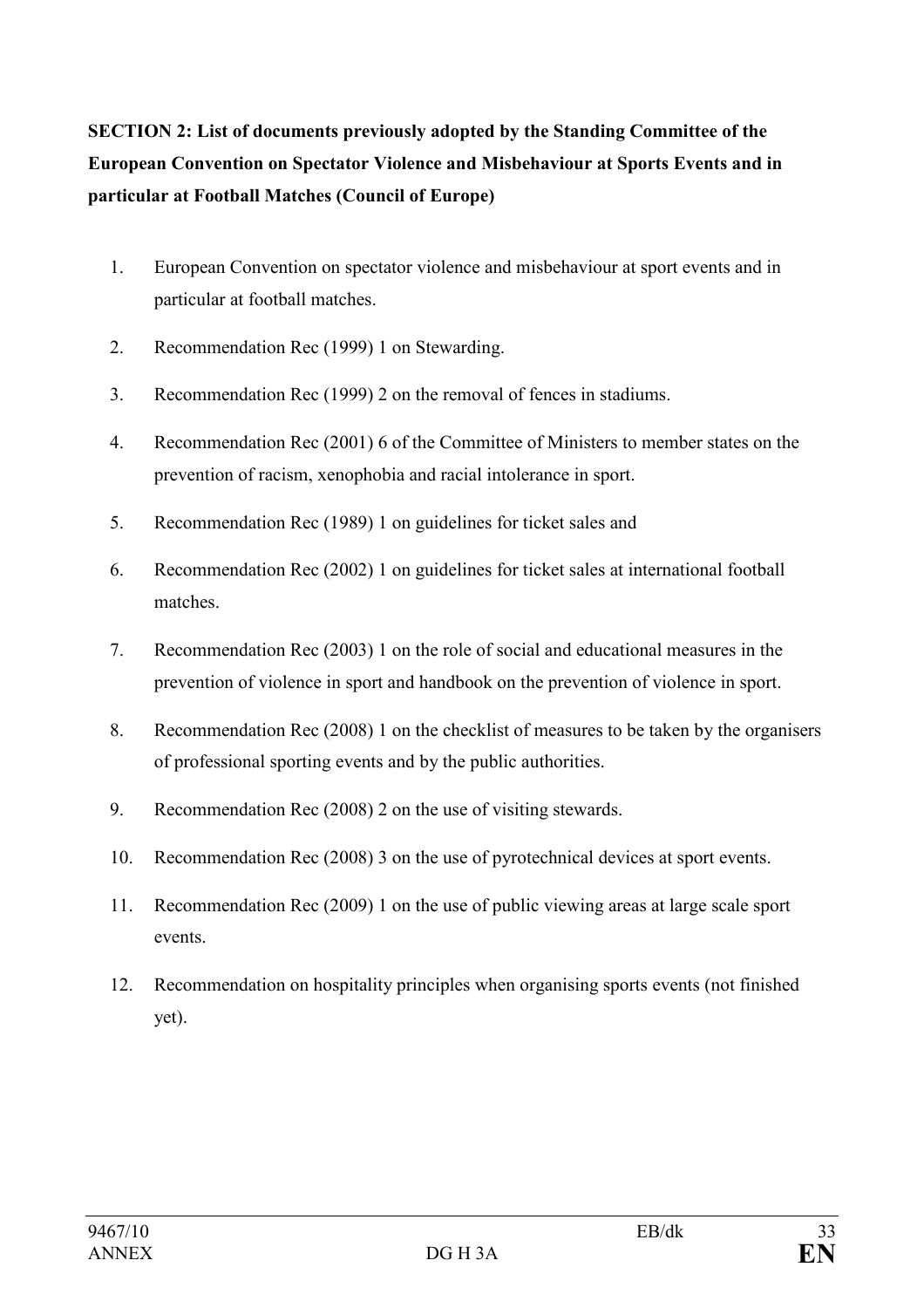# APPENDIX 1

#### Dynamic Risk Assessment & Crowd Management

#### Taking into account:

- o document 8241/05 ENFOPOL 40 concerning dynamic risk assessment in the context of international football matches;
- o document 8243/05 ENFOPOL 41 concerning police tactical performance for public order management in connection with international football matches;
- o the experience and lessons of Euro 2004 and subsequent tournaments;
- o evaluation of the policing philosophy, commonly known as the 3D approach (dialogue, deescalation and determination) during Euro 2008;

the following considerations should be applied to the assessment of risk to safety and security before, during and after the event.

#### Key Principles

Current understanding of effective crowd management highlights the importance of:

- o maintaining perceptions of appropriate policing among crowd participants;
- o avoiding the use of force against crowds as a whole when only a minority are posing a risk to public order;
- o a 'low profile' or 'graded' tactical approach to policing that enhances police capability for communication, dialogue and dynamic risk assessment.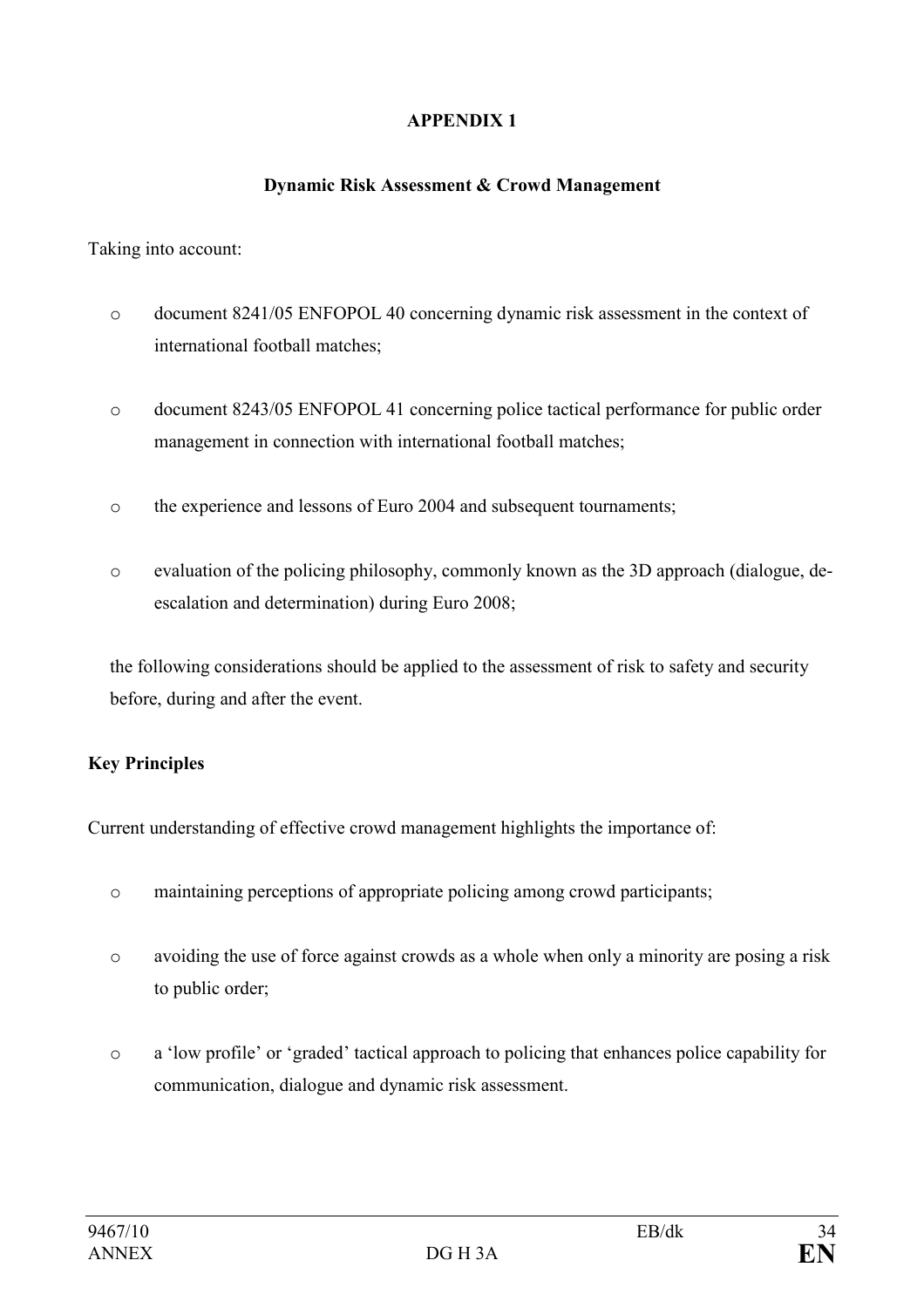## Facilitation

- o the strategic approach should be preventative through low-impact intervention rather than repressive;
- $\circ$  it is important that at every stage of an operation police strategy and tactics should take account of and facilitate the legitimate intentions of supporters, as far as these are peaceful (e.g. to celebrate their identity and culture, travel to and from the fixture in safety);
- o if it is necessary to impose limits on supporter behaviour, it is important to communicate with those supporters why police action has been taken and what alternative means the police are putting in place through which legitimate aims can be achieved.

#### Balance

- o during any crowd event the levels of risk to public order can change rapidly;
- o it is important that there is a proportionate balance between the style of police deployment and the level, sources and nature of risk at the point of police crowd interaction;
- o it is important that the policing is graded and capable of changing directly in response to the nature and levels of emerging and decreasing risk;
- o where balance is achieved the majority in the crowd are more likely to perceive the actions of the police as appropriate and less likely to support and associate with those seeking confrontation;
- o therefore, to help decrease the likelihood and scale of incidents, it is critical that risk assessments are accurate and inform police tactics at all times.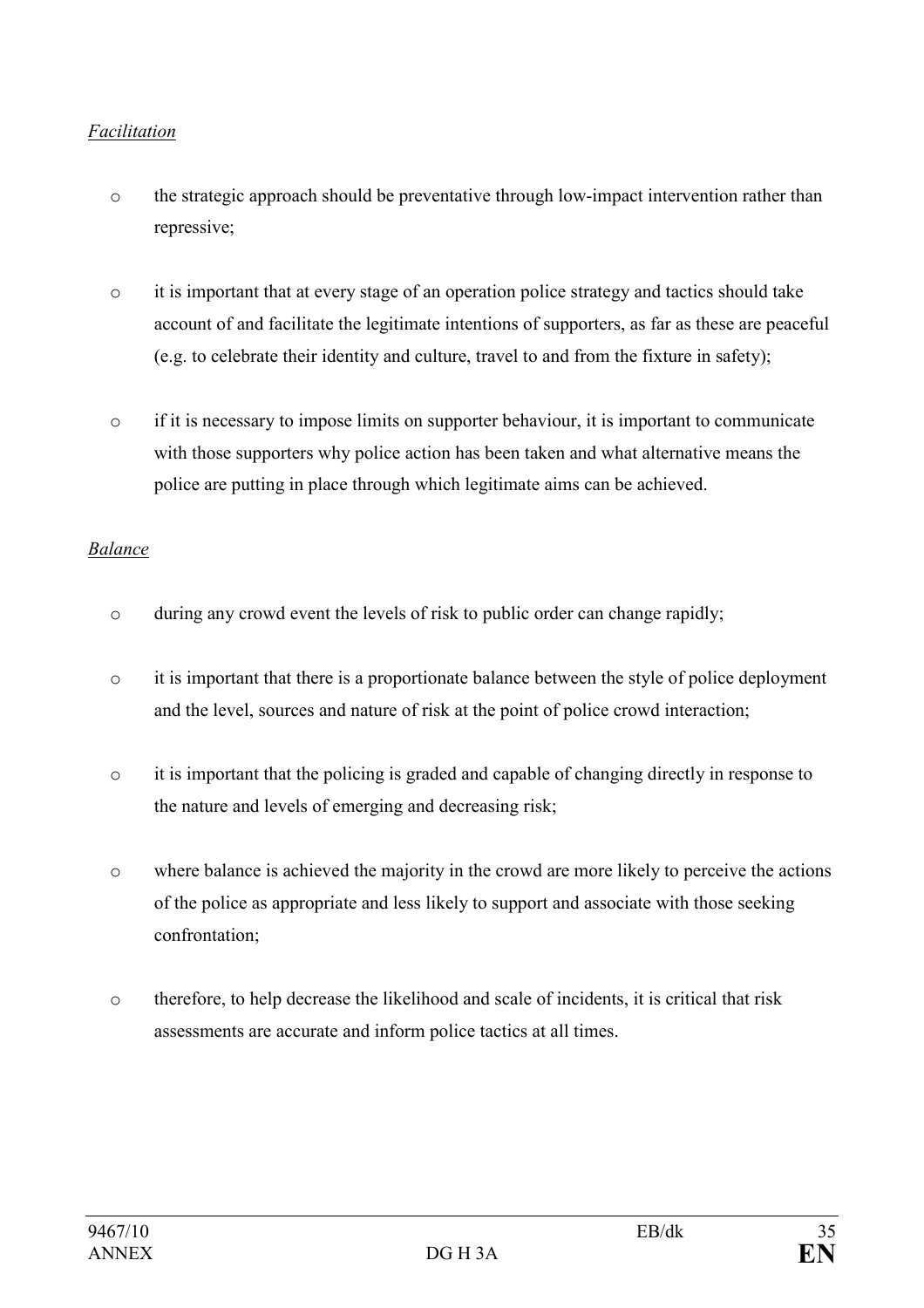## Differentiation

- o the indiscriminate use of force can contribute to a widespread escalation in the levels of public disorder through its interaction with crowd dynamics;
- o differentiation between individual supporters actually posing a danger and those that do not is therefore a consideration that must be built into every strategic and tactical decision relating to the management of crowds (i.e. training, planning, briefing and operational practice);
- o it is inappropriate to act against a whole crowd who happen to be present in a given location, unless there is evidence that they are uniformly seeking to provoke disorder.

#### Dialogue

- o it is important to communicate proactively with supporters. This is best achieved by police officers with good communication skills;
- o the focus is to create a welcoming atmosphere and avoid the potential for conflict;
- o this approach can assist in the gathering of high quality information regarding supporter intentions, perspectives, concerns and sensitivities and any other information regarding potential risk;
- o it also allows the police to communicate concerns regarding supporter behaviour, risks they may face and solutions to any emerging difficulties.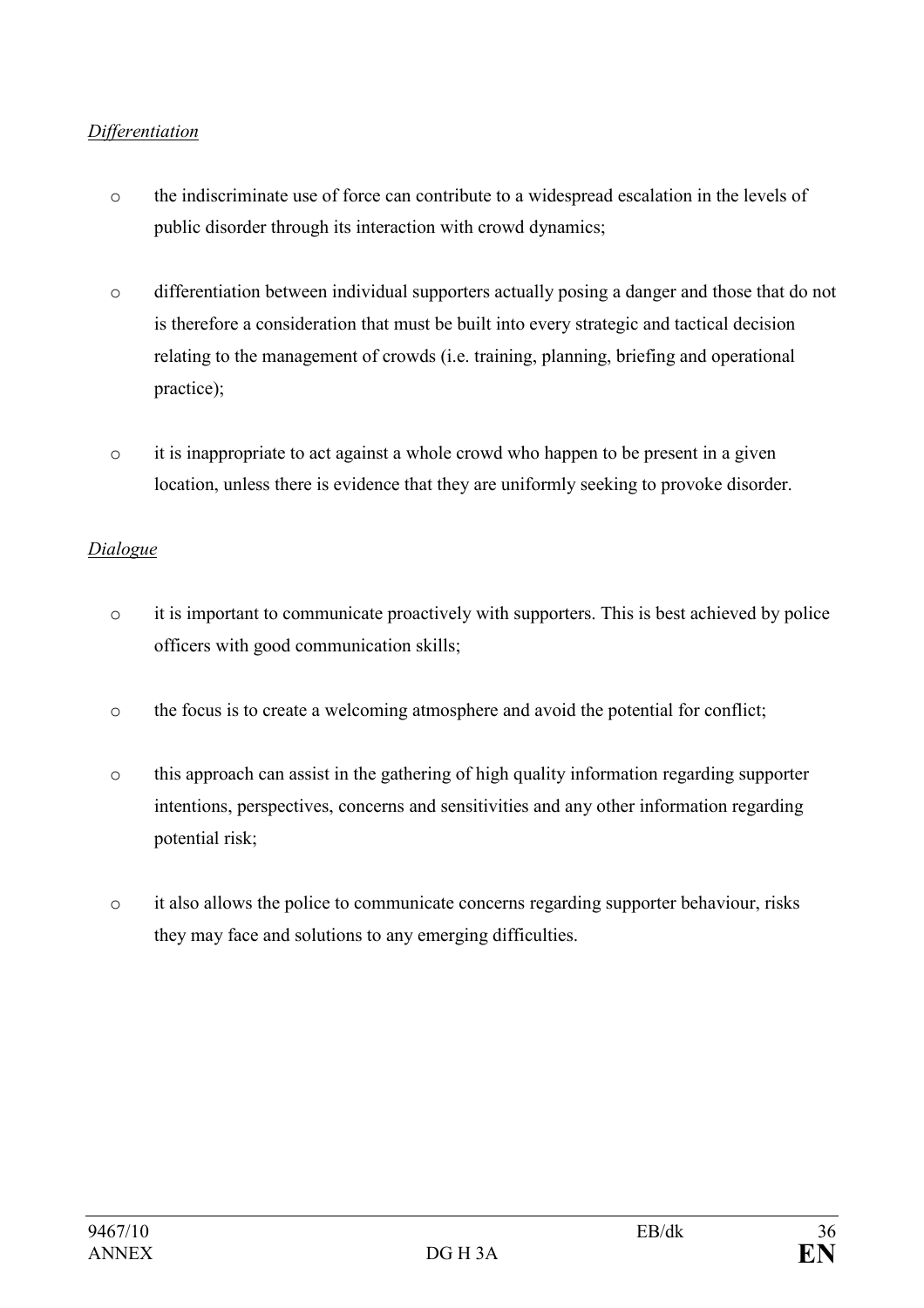# Models of good practice

#### Before the event

Risk assessment should take into account:

- o the underlying culture of the supporter group to be policed (e.g. characteristic behaviour, motivations and intentions);
- o any factors likely to impact on risk e.g. the activities of other groups (such as opposition supporters and / or local communities), sensitivities, history, and anything else that has particular significance (dates, places, forms of action, symbols);
- o any circumstances likely to impact on the behaviour of, or risk posed by, those supporters or groups perceived to pose a risk to public order.

Behavioural tolerance levels should be defined and priority given to communicating these to supporter organisations. Consideration should be given to encouraging supporters to gather in a safe/controlled environment (e.g. a fan zone).

Based upon this information and intelligence relating to the specific fixture it should be possible to predict and distinguish fixtures with normal risk and increased risk to public order.

It is important to clearly distinguish between risks for specific types of incidents, such as public order, public safety, criminality in relation to mass events and terrorism.

#### Initial contact

Since the level of risk to public order is not fixed but highly dynamic it can increase and decrease rapidly in response to circumstances. The levels of risk must therefore be monitored and accurately assessed on an ongoing basis.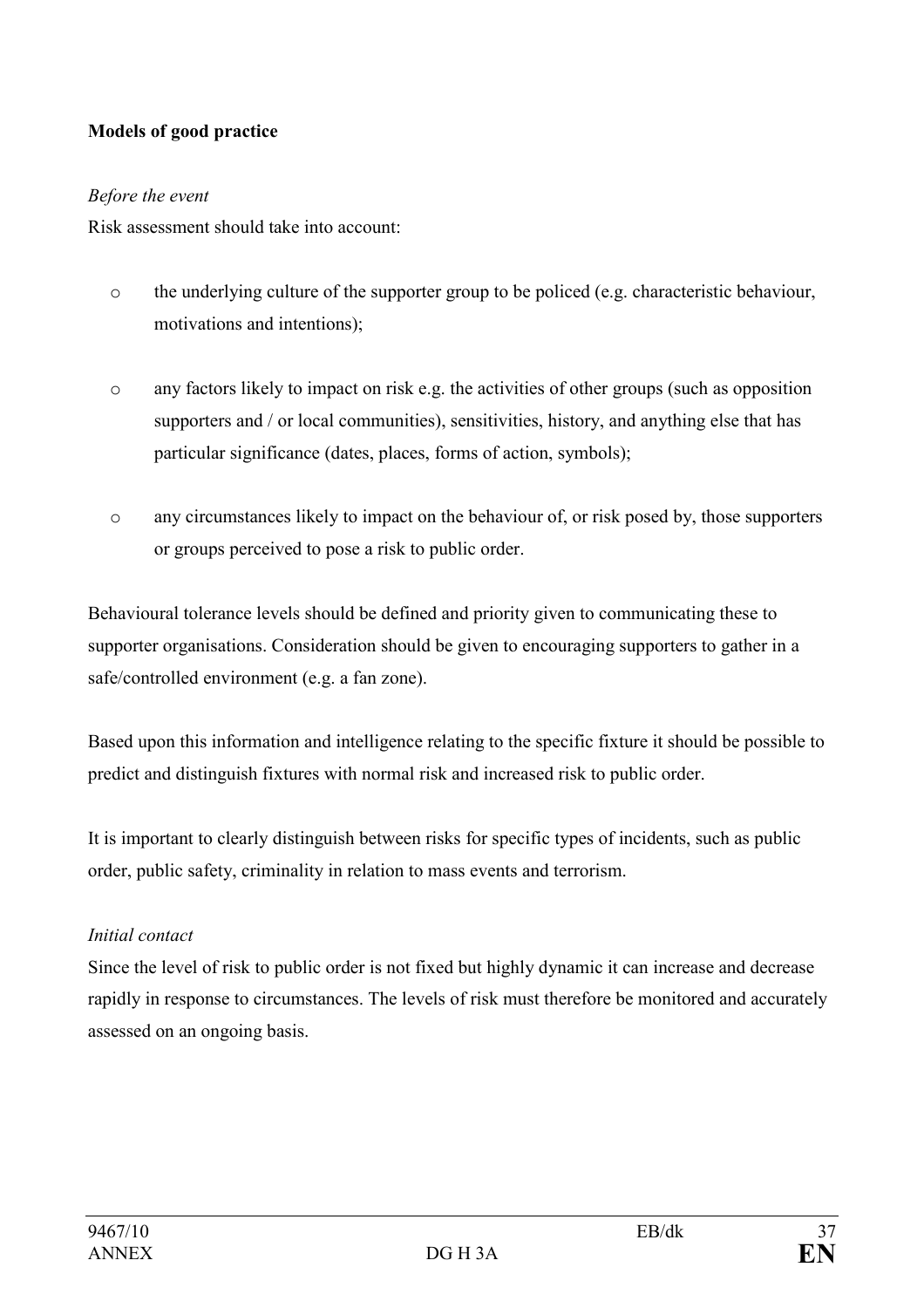## To achieve this:

- o police should engage in high levels of positive interpersonal interaction with supporters (non-aggressive posture, smiling, deployed in pairs or in small groups in standard uniform, dispersed widely across and within crowds, accommodating requests for photographs, etc);
- o where language is not a barrier, officers should try to communicate with supporters to gather information about their demeanour, intentions, concerns, sensibilities and any other issues relevant to their behaviour;
- o interventions units (i.e. 'riot squads' with protective equipment, vehicles, etc) should be kept in discreet locations unless the situation determines that a more forceful intervention is required.

This will assist the organising police gather information and inform command decisions regarding tactical deployment on the basis of continuous and ongoing risk assessment.

#### Increasing risk

Where circumstances posing risk are identified it is important to:

- o communicate to those posing the risk that they are provoking the potential for police intervention;
- o where an incident involves visiting supporters organising police assessments should be validated by the visiting police delegation.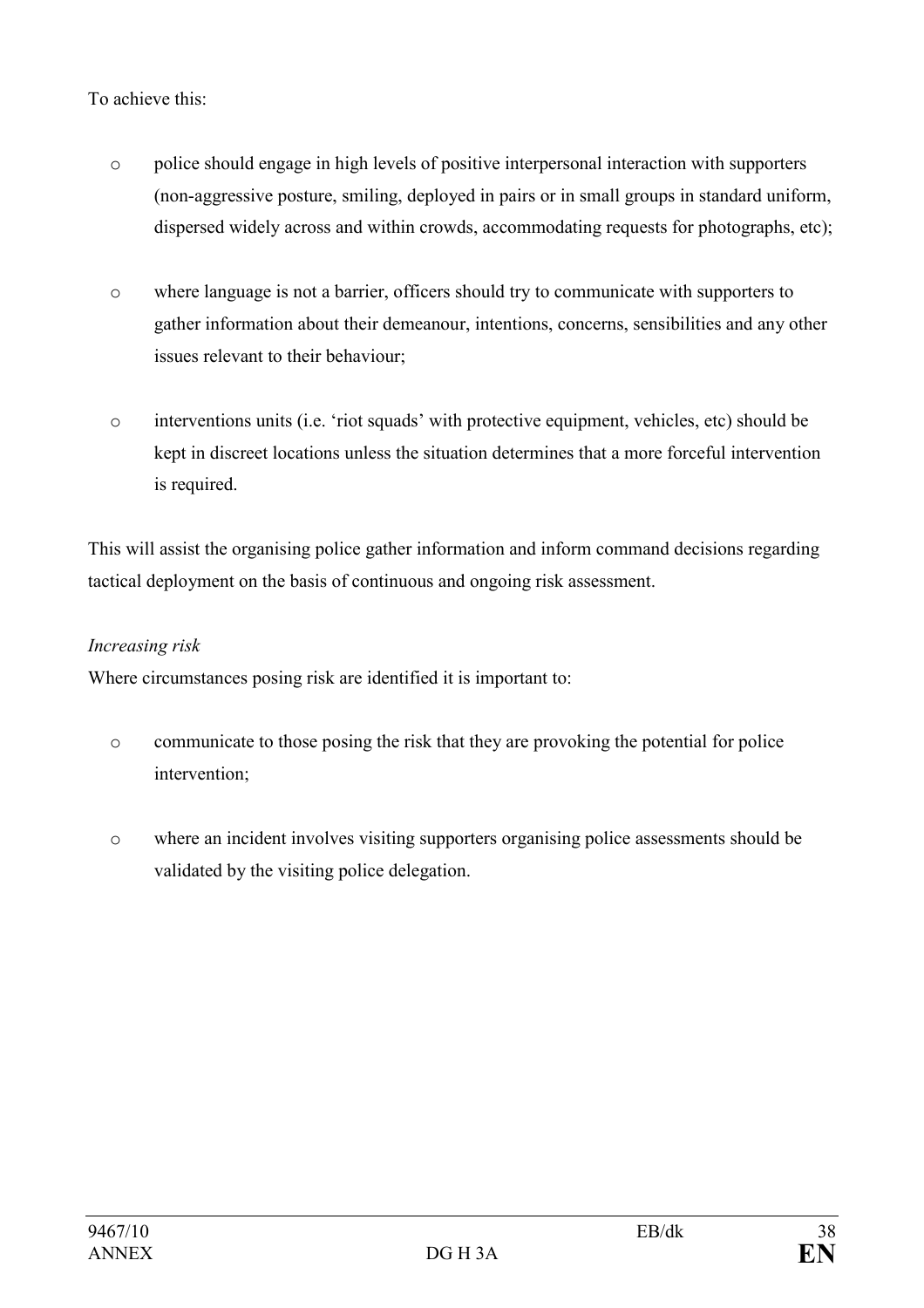Should the above measures not resolve the situation, then further police use of force may be required. The objective of police deployment at this stage is to minimise further risk and it is therefore essential that any action does not escalate tensions (e.g. indiscriminate use of force). Where any potential for an increase in risk is identified:

- o it is vital that information about the persons creating the risk and its nature is communicated clearly to the intervention squads being deployed so that any use of force can be appropriately targeted;
- o those not posing any risk should be allowed to leave the vicinity and / or some time to impose 'self-policing'.

# De-escalation

o once the incident(s) has been resolved policing levels should return to an appropriate level.

### After the event

o a through debrief should be conducted and any relevant information (e.g. the quality of information received before and during the event, the behaviour and management of supporters, police tactics and the enforcement of tolerance levels) must be recorded with the NFIP.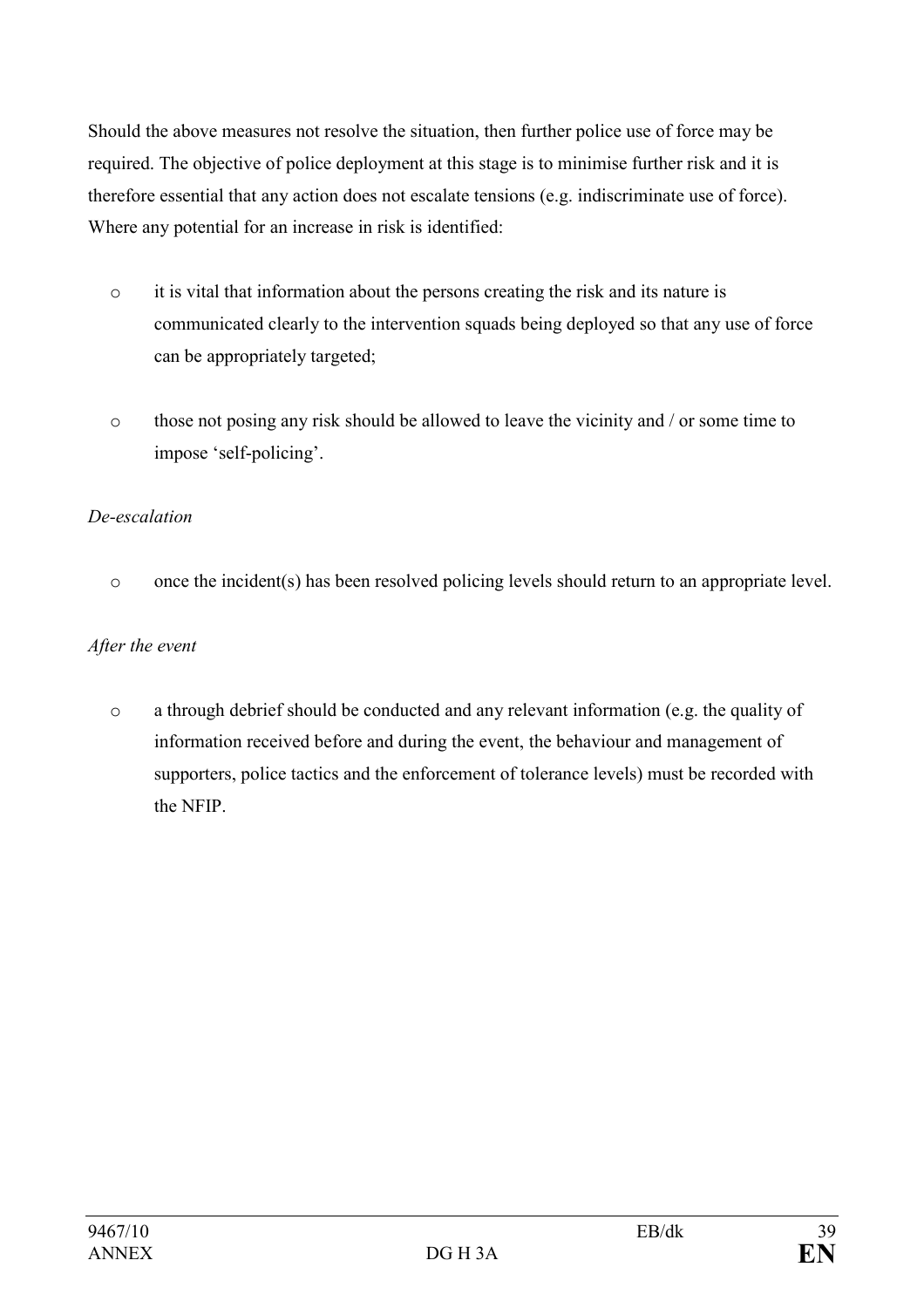

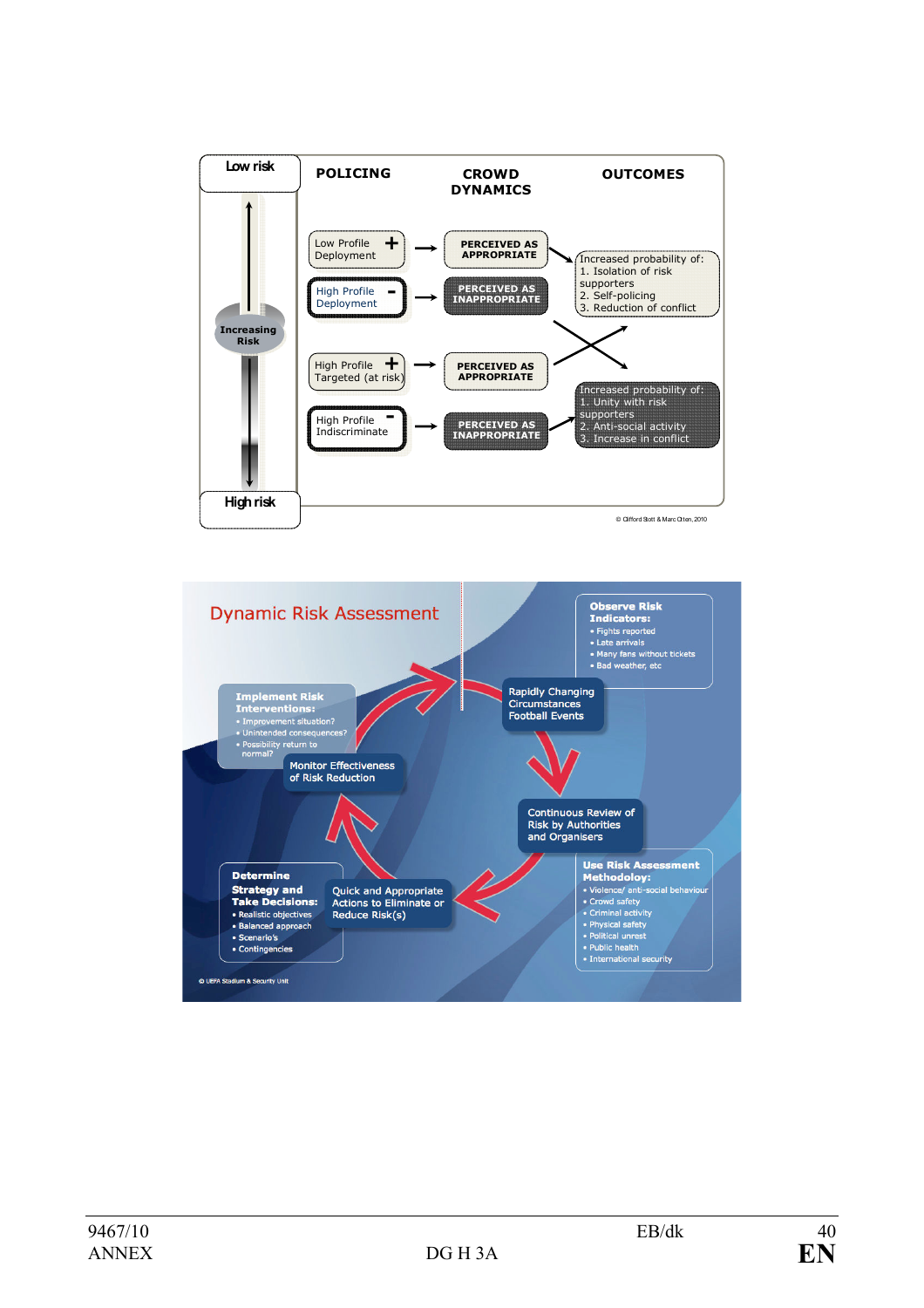#### APPENDIX 2

# TIMEFRAME FOR REQUESTING EUROPOL PRODUCTS AND SERVICES $^1$

|                                                    | <b>Official request to Europol</b> |
|----------------------------------------------------|------------------------------------|
| <b>Initial General Threat Assessment on</b>        | $D^2$ –12 months                   |
| <b>Organised Crime Related to the Event (GTA)</b>  |                                    |
| <b>Initial General Terrorism Threat Assessment</b> | $D-12$ months                      |
| <b>Related to the Event (GTTA)</b>                 |                                    |
| Updates to the GTA and or GTTA                     | D-6 months                         |
| Specific (crime area) Threat Assessment(s)         | D-6 months                         |
| <b>Operational Analytical Support within the</b>   | D-4 months                         |
| framework of the existing Europol Analysis         |                                    |
| <b>Work Files</b>                                  |                                    |
| <b>Training Course in Strategic Analysis</b>       | $D-8$ months                       |
| <b>Training Course in Operational Analysis</b>     | D-8 months                         |
| Specialist (specific crime area) Training          | D-6 months                         |
| <b>Courses</b>                                     |                                    |
| <b>Europol Liaison Officer on site</b>             | $D-12$ months                      |

 $\frac{1}{1}$  Europol Support to Member States – Major International Sporting Events (Europol file number 2570-50r1).

<sup>2</sup> The starting date of the event.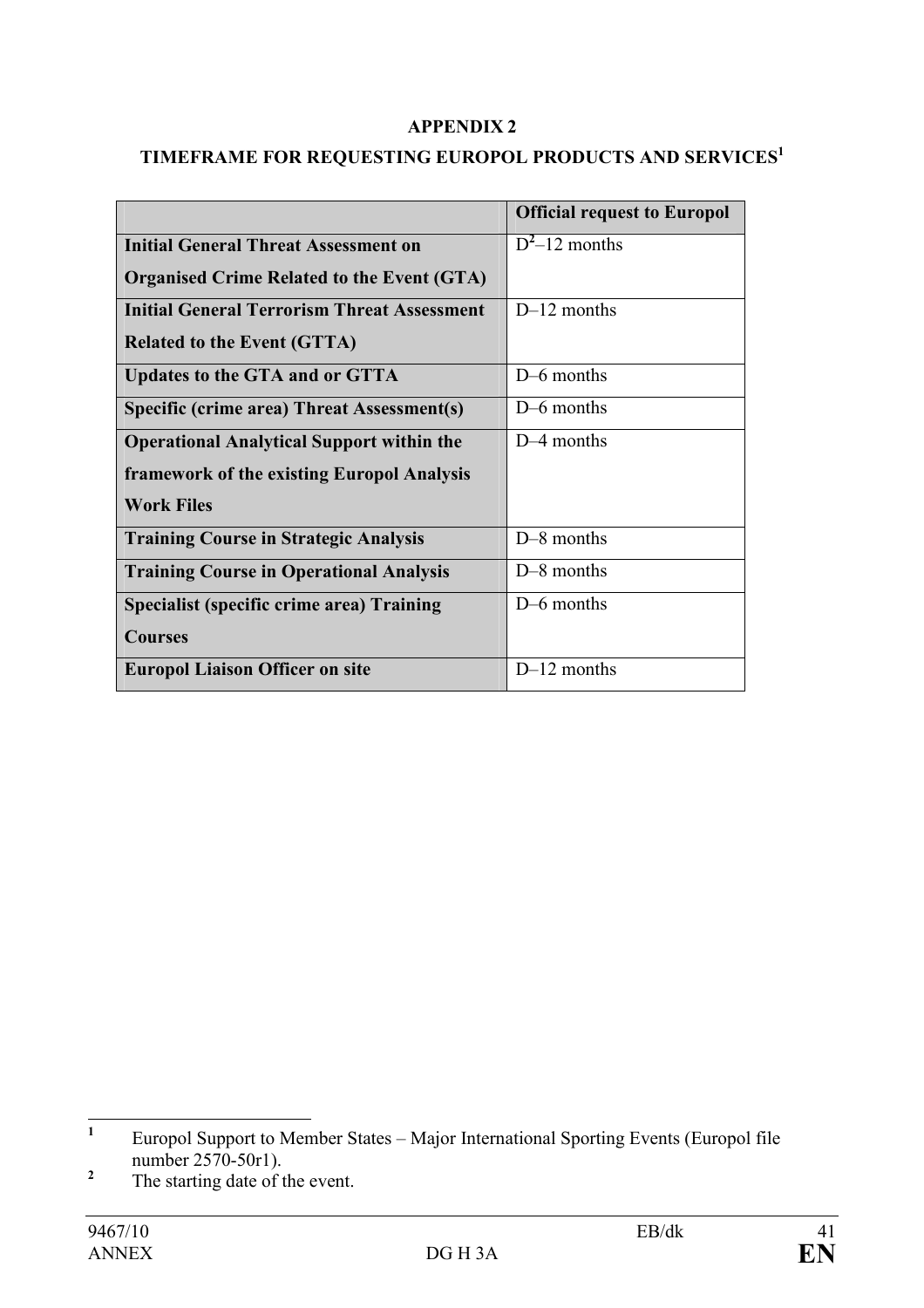## APPENDIX 3

# SPECIFICATIONS FOR AND SAMPLE OF POLICE IDENTIFICATION VESTS

This is a slip on (over the head) non sleeve vest

Colour: NATO BLUE: Colour code: Pantone 279C

Identification Markers

Single word: POLICE (in English only) with a box border - to be positioned in the centre of the vest both front & back.

POLICE letters and border: Nato Blue background.

Both letters and the surrounding box to be luminous silver.

Box measurements  $= 25$ cm x 9cm POLICE letters: Width = 1.3cm per letter Height  $= 7.5$ cm

#### Vest Front:

Left Breast (above POLICE box): National Flag 10cm x 7cm - embroidered/sewn on or in a plastic sleeve.

Right Breast (above POLICE box): EU Symbol 8cm x 8cm

Below the POLICE box should be a luminous silver band across the front of the vest x 5cm wide.

#### Vest Rear:

National Flag above POLICE box: 10cm x 7cm.

Below the POLICE box should be a luminous silver band across the rear of the vest x 5cm wide.

Vests should be able to be secured by means of either Velcro or popper type fasteners on both sides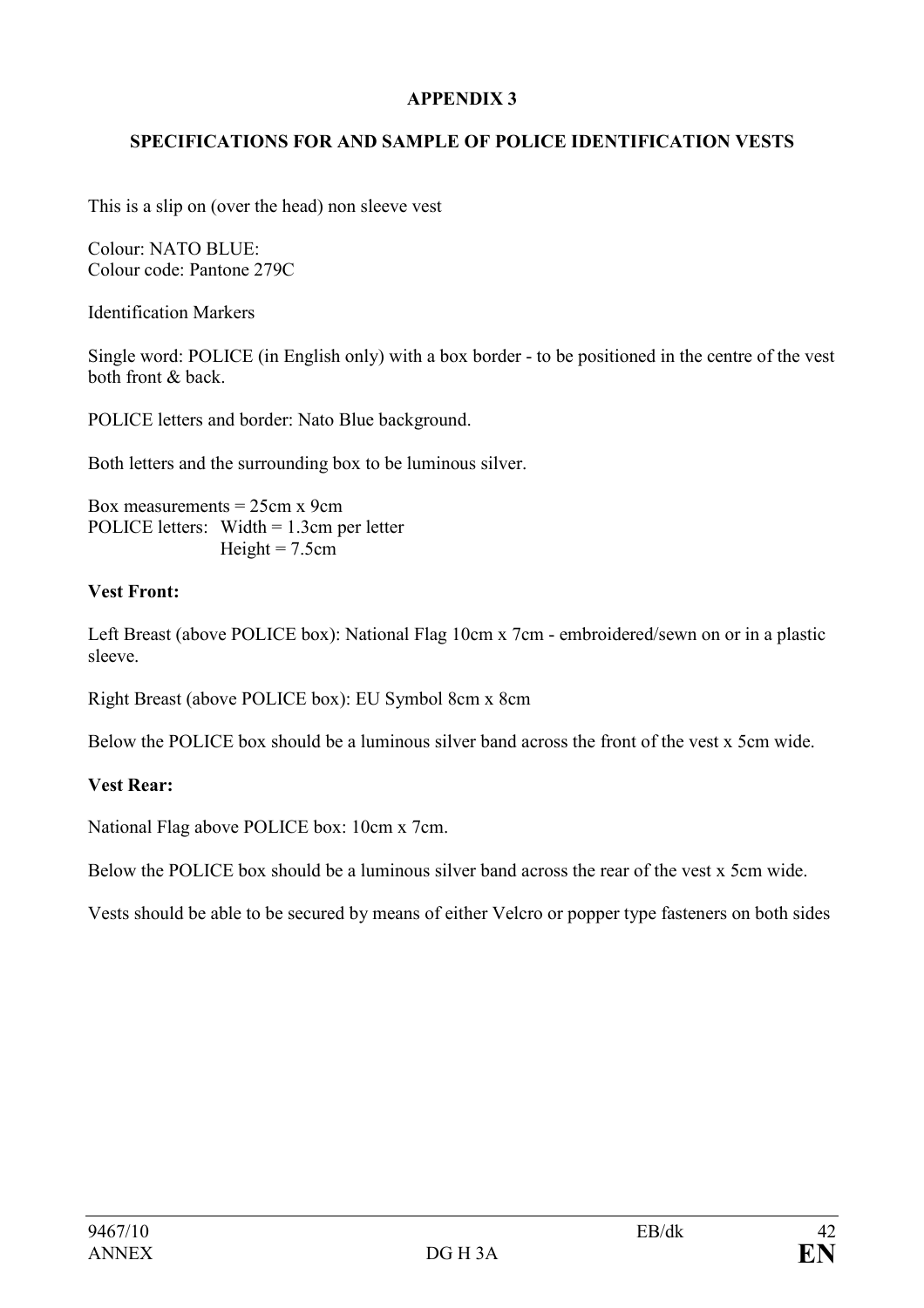

Colour code: NATO blue Pantone: 279C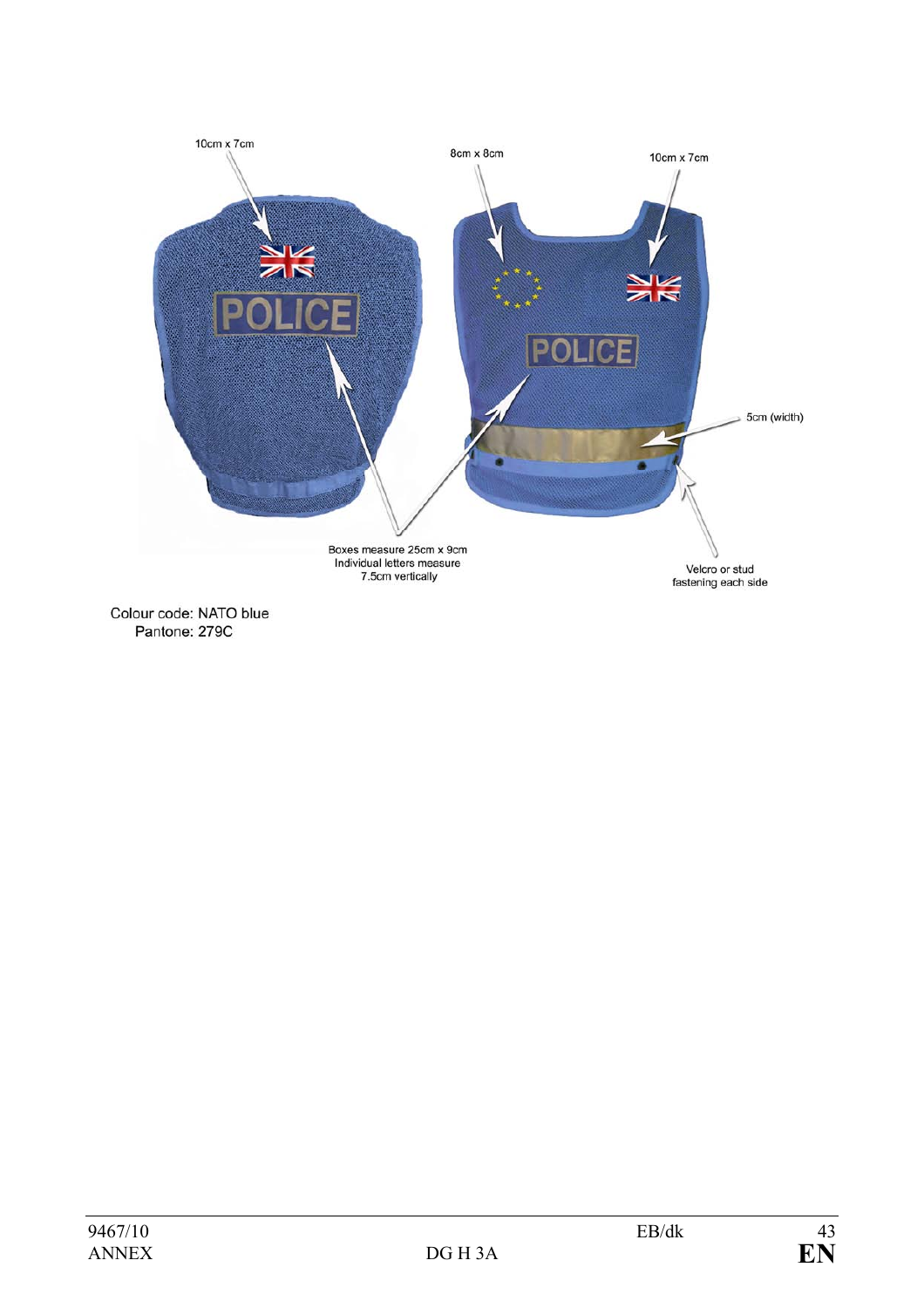#### APPENDIX 4

#### CATEGORISATION OF FOOTBALL SUPPORTERS



#### Definition for a 'Risk' Supporter

A person, known or not, who can be regarded as posing a possible risk to public order or anti social behaviour, whether planned or spontaneous, at or in connection with a football event (see dynamic risk assessment below)

#### Definition for a 'Non-Risk' Supporter

A person, known or not, who can be regarded as posing no risk to the cause of or contribution to violence or disorder, whether planned or spontaneous, at or in connection with a football event